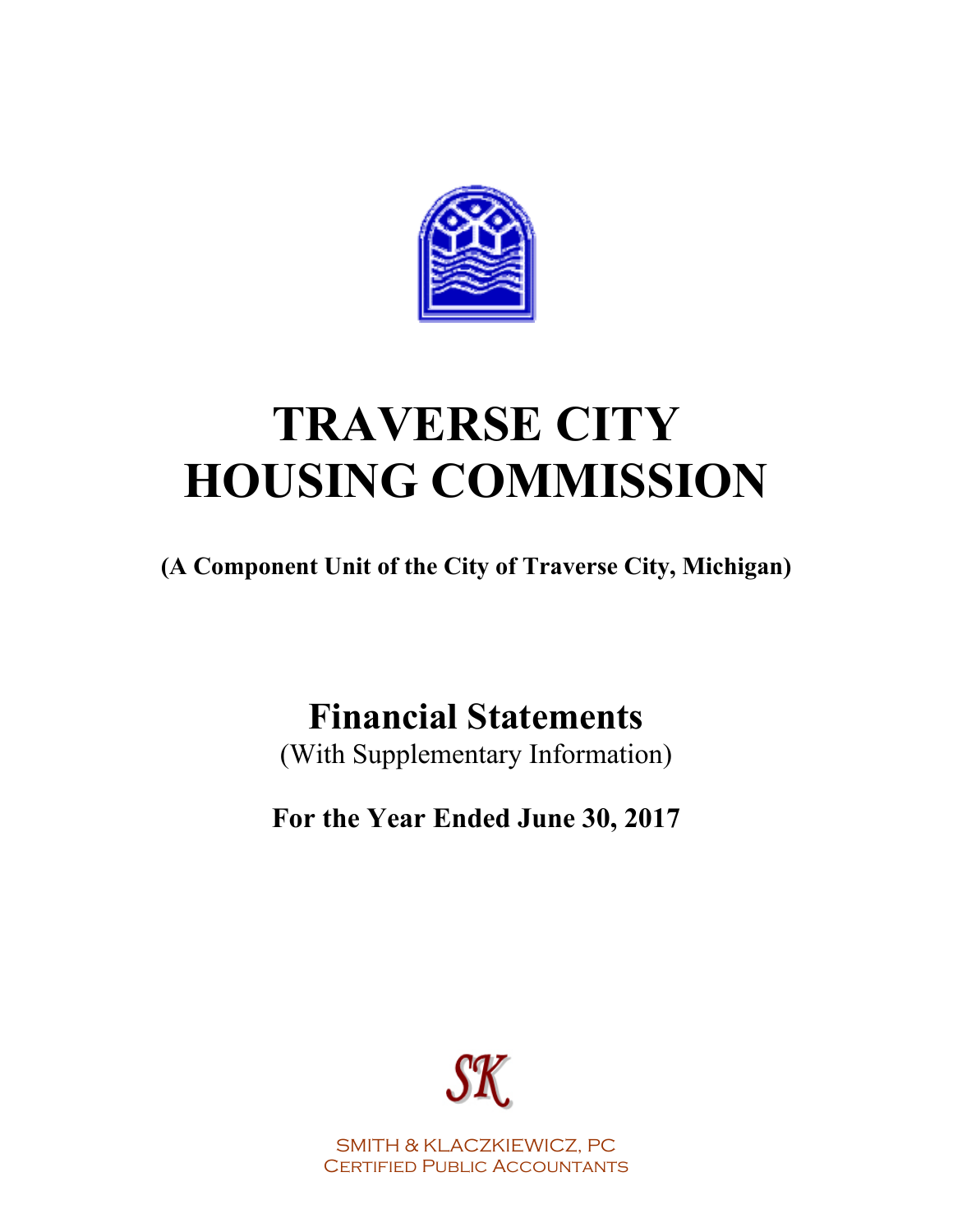### **Table of Contents**

|                                                                                                                                                                                                                                    | Page      |
|------------------------------------------------------------------------------------------------------------------------------------------------------------------------------------------------------------------------------------|-----------|
| <b>Independent Auditor's Report</b>                                                                                                                                                                                                | $1 - 3$   |
| <b>Management's Discussion and Analysis</b>                                                                                                                                                                                        | $4-9$     |
| <b>Basic Financial Statements for the Year Ended June 30, 2017</b>                                                                                                                                                                 |           |
| <b>Statement of Net Position</b>                                                                                                                                                                                                   | 10        |
| Statement of Revenues, Expenses and Changes in Fund Net Position                                                                                                                                                                   | 11        |
| <b>Statement of Cash Flows</b>                                                                                                                                                                                                     | 12        |
| Notes to Financial Statements                                                                                                                                                                                                      | $13 - 20$ |
| <b>Other Supplementary Information</b>                                                                                                                                                                                             |           |
| <b>Financial Data Schedules</b>                                                                                                                                                                                                    | $21 - 27$ |
| <b>Single Audit</b>                                                                                                                                                                                                                |           |
| Independent Auditor's Report on Internal Control Over Financial<br>Reporting and on Compliance and Other Matters Based on an<br>Audit of Financial Statements Performed in Accordance with<br><b>Government Auditing Standards</b> | 28-29     |
| Independent Auditor's Report on Compliance for Each Major Program<br>and on Internal Control Over Required by the Uniform Guidance                                                                                                 | $30 - 31$ |
| Schedule of Expenditures of Federal Awards                                                                                                                                                                                         | 32        |
| Notes to Schedule of Expenditures of Federal Awards                                                                                                                                                                                | 33        |
| Schedule of Findings and Questioned Costs                                                                                                                                                                                          | 34-35     |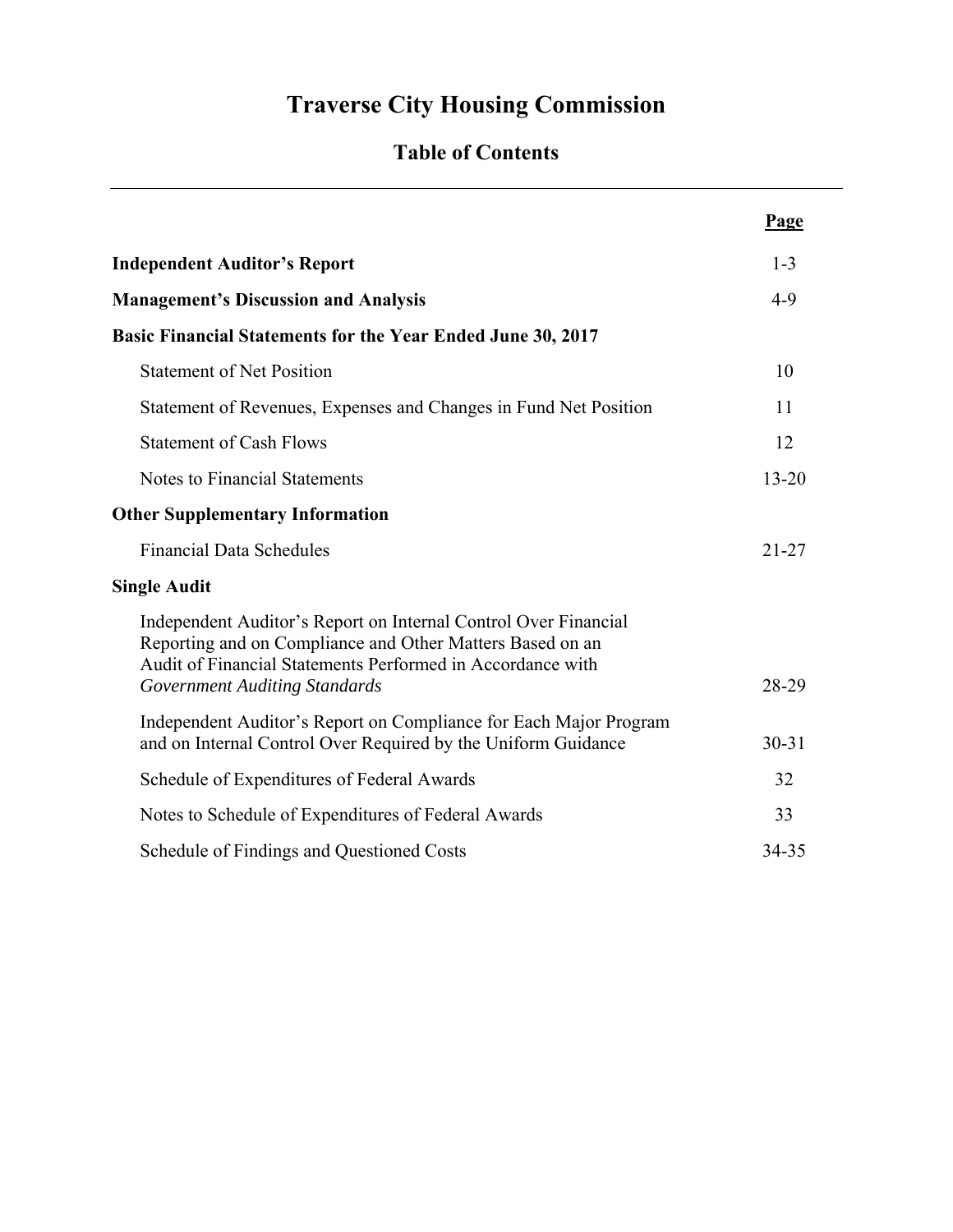

SMITH & KLACZKIEWICZ, PC Certified Public Accountants

Thomas J. Smith, CPA Robert R. Klaczkiewicz, CPA (989) 751-3064

A veteran owned business

### **INDEPENDENT AUDITOR'S REPORT**

To the Board of Commissioners Traverse City Housing Commission Traverse City, Michigan

### **Report on the Financial Statements**

We have audited the accompanying financial statements of the business-type activities of the *Traverse City Housing Commission*, a component unit of the City of Traverse City, Michigan, as of and for the year ended June 30, 2017, and the related notes to the financial statements, which collectively comprise the Housing Commission's basic financial statements as listed in the table of contents.

### **Management's Responsibility for the Financial Statements**

Management is responsible for the preparation and fair presentation of these financial statements in accordance with accounting principles generally accepted in the United States of America; this includes the design, implementation, and maintenance of internal control relevant to the preparation and fair presentation of financial statements that are free from material misstatement, whether due to fraud or error.

#### **Auditor's Responsibility**

Our responsibility is to express opinions on these financial statements based on our audit. We conducted our audit in accordance with auditing standards generally accepted in the United States of America and the standards applicable to financial audits contained in *Government Auditing Standards*, issued by the Comptroller General of the United States. Those standards require that we plan and perform the audit to obtain reasonable assurance about whether the financial statements are free from material misstatement.

An audit involves performing procedures to obtain audit evidence about the amounts and disclosures in the financial statements. The procedures selected depend on the auditor's judgment, including the assessment of the risks of material misstatement of the financial statements, whether due to fraud or error. In making those risk assessments, the auditor considers internal control relevant to the entity's preparation and fair presentation of the financial statements in order to design audit procedures that are appropriate in the circumstances, but not for the purpose of expressing an opinion on the effectiveness of the entity's internal control. Accordingly, we express no such opinion. An audit also includes evaluating the appropriateness of accounting policies used and the reasonableness of significant accounting estimates made by management, as well as evaluating the overall presentation of the financial statements.

We believe that the audit evidence we have obtained is sufficient and appropriate to provide a basis for our audit opinions.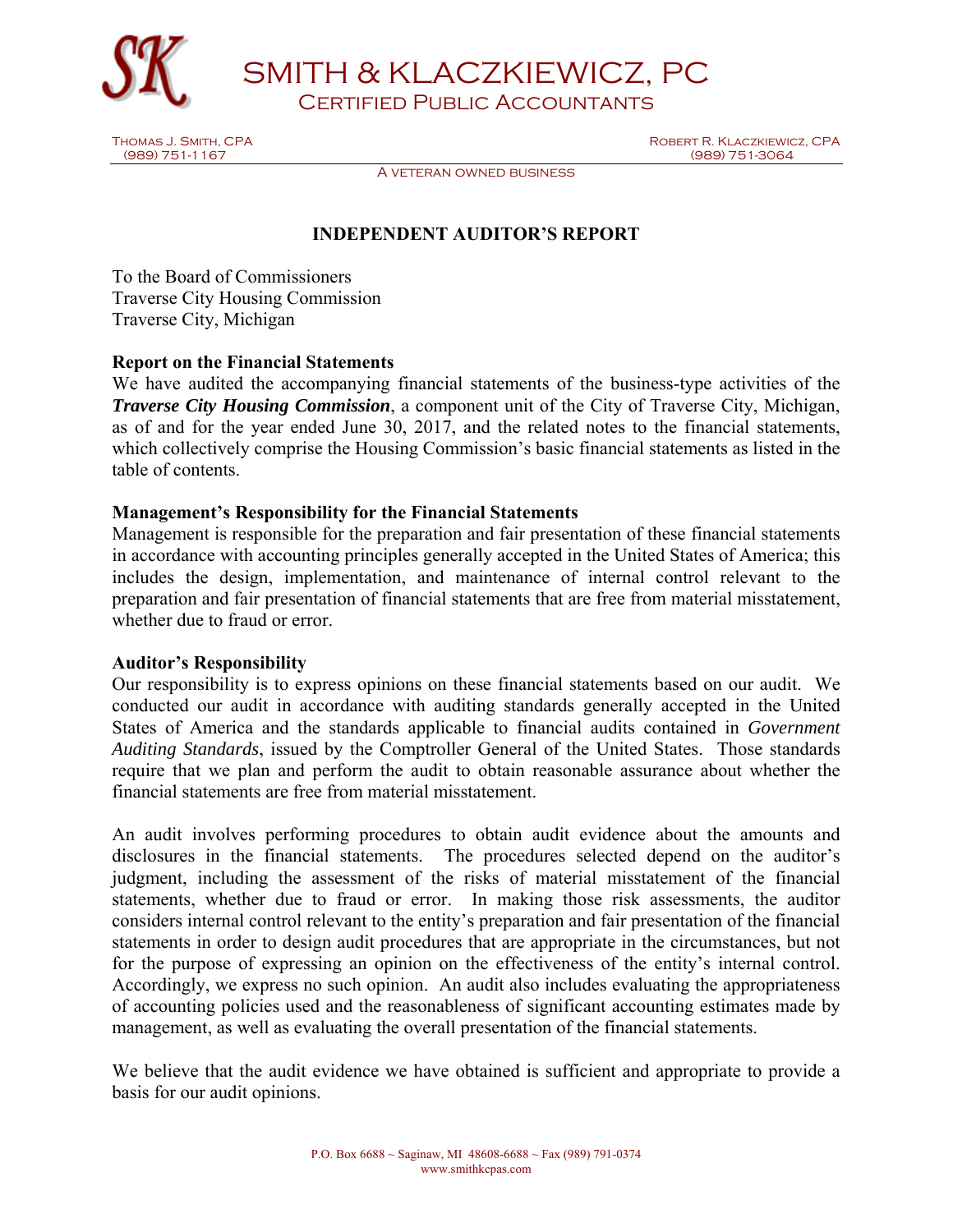### **Opinions**

In our opinion, the financial statements referred to above present fairly, in all material respects, the respective financial position of the business-type activities of the *Traverse City Housing Commission*, as of June 30, 2017, and the respective changes in financial position and cash flows thereof for the year then ended in accordance with accounting principles generally accepted in the United States of America.

### **Other Matters**

### *Required Supplementary Information*

Accounting principles generally accepted in the United States of America require that the management's discussion and analysis (pages 4 to 9) be presented to supplement the basic financial statements. Such information, although not a part of the basic financial statements, is required by the Governmental Accounting Standards Board, who considers it to be an essential part of financial reporting for placing the basic financial statements in an appropriate operational, economic, or historical context. We have applied certain limited procedures to the required supplementary information in accordance with auditing standards generally accepted in the United States of America, which consisted of inquiries of management about the methods of preparing the information and comparing the information for consistency with management's responses to our inquiries, the basic financial statements, and other knowledge we obtained during our audit of the basic financial statements. We do not express an opinion or provide any assurance on the information because the limited procedures do not provide us with sufficient evidence to express an opinion or provide any assurance.

#### *Other Information*

Our audit was conducted for the purpose of forming opinions on the financial statements that collectively comprise the *Traverse City Housing Commission's* basic financial statements. The financial data schedules and schedule of federal expenditures are presented for purposes of additional analysis and are not a required part of the basic financial statements.

The financial data schedules are the responsibility of management and were derived from and relate directly to the underlying accounting and other records used to prepare the basic financial statements. The accompanying schedule of expenditures of federal awards is presented for purposes of additional analysis as required by Title 2 U.S. *Code of Federal Regulations* Part 200, *Uniform Administrative Requirements, Cost Principles and Audit Requirements for Federal Awards* (Uniform Guidance), and is also not a required part of the financial statements. Such information has been subjected to the auditing procedures applied in the audit of the basic financial statements and certain additional procedures, including comparing and reconciling such information directly to the underlying accounting and other records used to prepare the basic financial statements or to the basic financial statements themselves, and other additional procedures in accordance with auditing standards generally accepted in the United States of America. In our opinion, the information is fairly stated, in all material respects, in relation to the basic financial statements as a whole.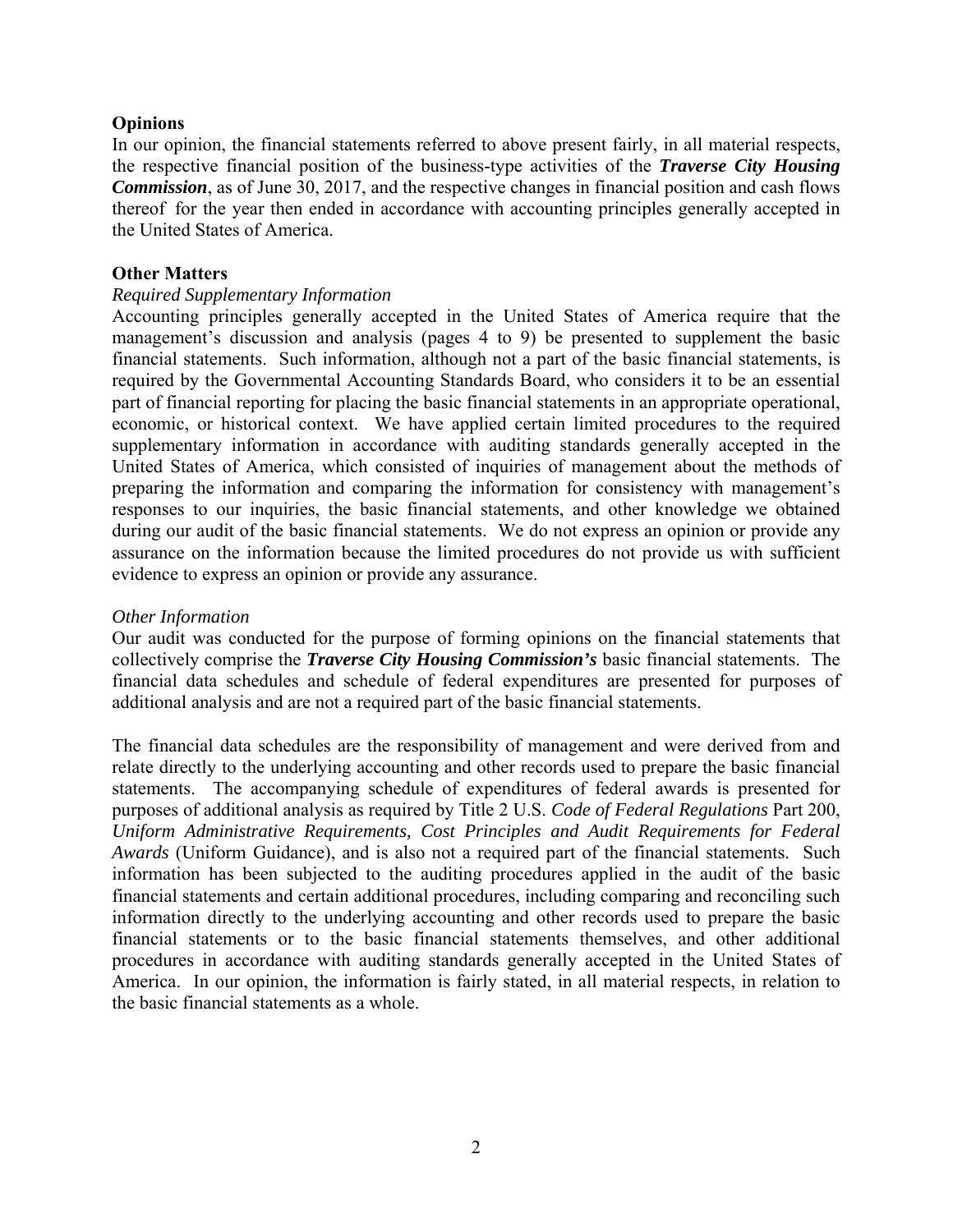#### **Other Reporting Required by** *Government Auditing Standards*

In accordance with Government Auditing Standards, we have also issued our report dated November 30, 2017 on our consideration of the *Traverse City Housing Commission's* control over financial reporting and on our tests of its compliance with certain provisions of laws, regulations, contracts, and grant agreements and other matters. The purpose of that report is to describe the scope of our testing of internal control over financial reporting and compliance and the results of that testing, and not to provide an opinion on internal control over financial reporting or on compliance. That report is an integral part of an audit performed in accordance with Government Auditing Standards in considering the *Traverse City Housing Commission's* internal control over financial reporting and compliance.

Smith + Klacyhiannig PC

*Saginaw, Michigan* November 30, 2017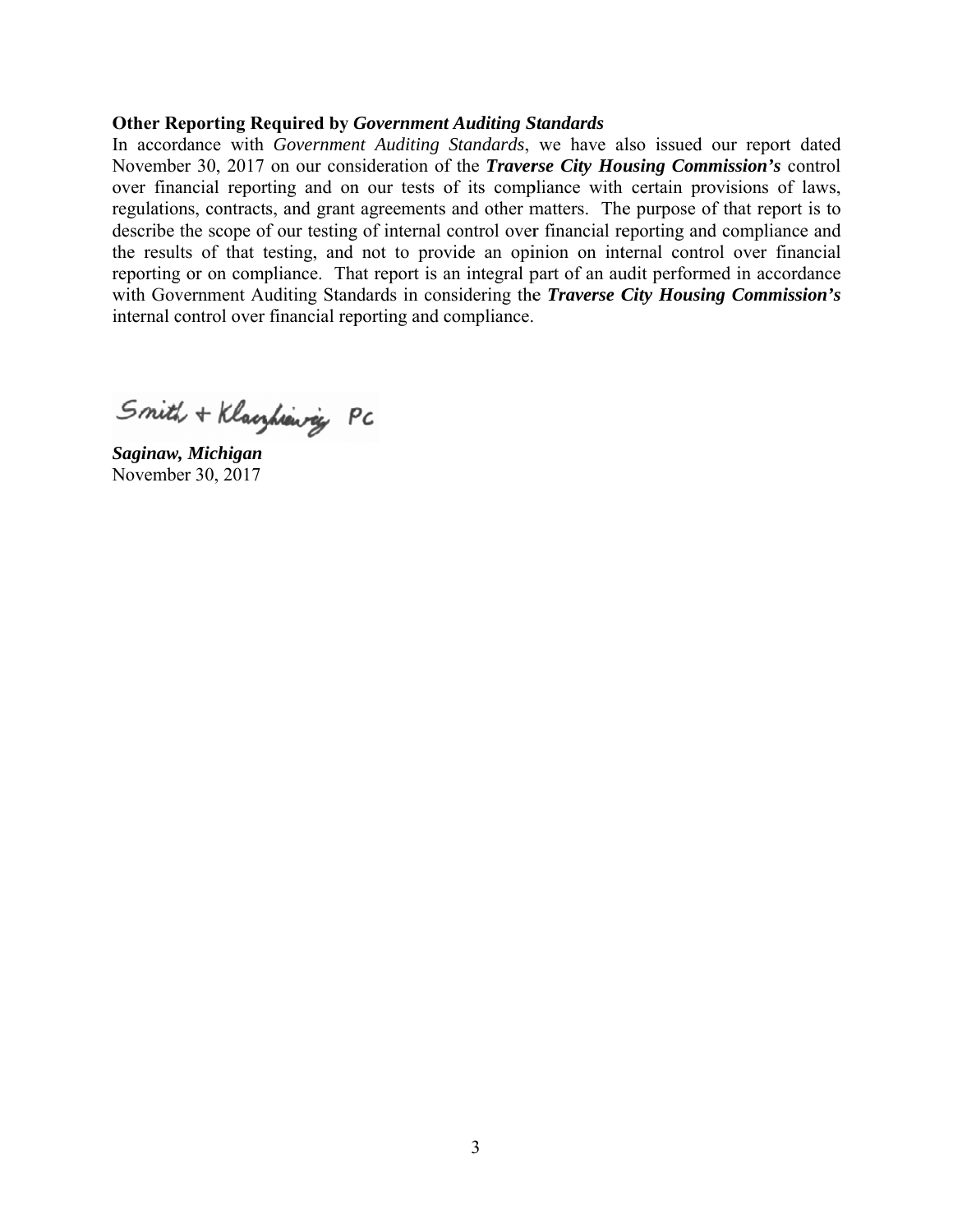### **Traverse City Housing Commission Management's Discussion and Analysis (MD&A)**  *For the Year Ended June 30, 2017*

As management of the Traverse City Housing Commission we offer readers of this audit report this management's discussion and analysis of the Traverse City Housing Commission's financial activities for the fiscal year ended June 30, 2017. This discussion and analysis of the Traverse City Housing Commission's financial performance should be read in conjunction with the auditor's report and the following financial statements.

The combined financial statements reflect all of the Housing Commission's federally funded programs and activities in one place. The Housing Commission reports all its activities and programs using the Enterprise Fund type model. HUD encourages PHAs to use this accounting method as it is normally used to account for "business-type activities" – activities similar to those found in the private sector. Enterprise Funds use the accrual method of accounting, the same accounting method employed by most private-sector businesses. Under this method, revenues and expenses may be reported as such even though no cash transaction has actually taken place.

### **FINANCIAL HIGHLIGHTS**

The term "net position" refers to the difference between assets and liabilities. The Housing Commission's total net position at year-end was \$2,330,853. The net position decreased by \$126,319, or 5.1% from the prior year.

Revenues and contributions for the Housing Commission were \$2,167,418 during the year. This was a decrease of \$6,114 or .3% from the prior year.

Expenses for the Housing Commission were \$2,293,737 during the year. This was an increase of \$73,020 or 3.3% from the prior year.

HUD operating grants were \$1,420,021 during the year. This represents a decrease of \$5,186 or .4% from the prior year. Capital contributions were \$159,132 during the year. This was an increase of \$561 or .4% from the prior year.

### **OVERVIEW OF THE FINANCIAL STATEMENTS**

This annual report contains this *Management's & Discussion Analysis*, the *Basic Financial Statements* and the *Notes to the Financial Statements*. This report also contains the Financial Data Schedule (FDS) as referenced in the section titled *Other Supplementary Information*. The Housing Commission's financial statements are presented as fund financial statements because the Housing Commission only has a proprietary fund.

### *Required Financial Statements*

The *Statement of Net Position* includes the Housing Commission's assets and liabilities and provides information about the nature and amounts of investments in resources (assets) and obligations of the Housing Commission's creditors (liabilities). It also provides the basis for evaluating the liquidity and financial flexibility of the Housing Commission.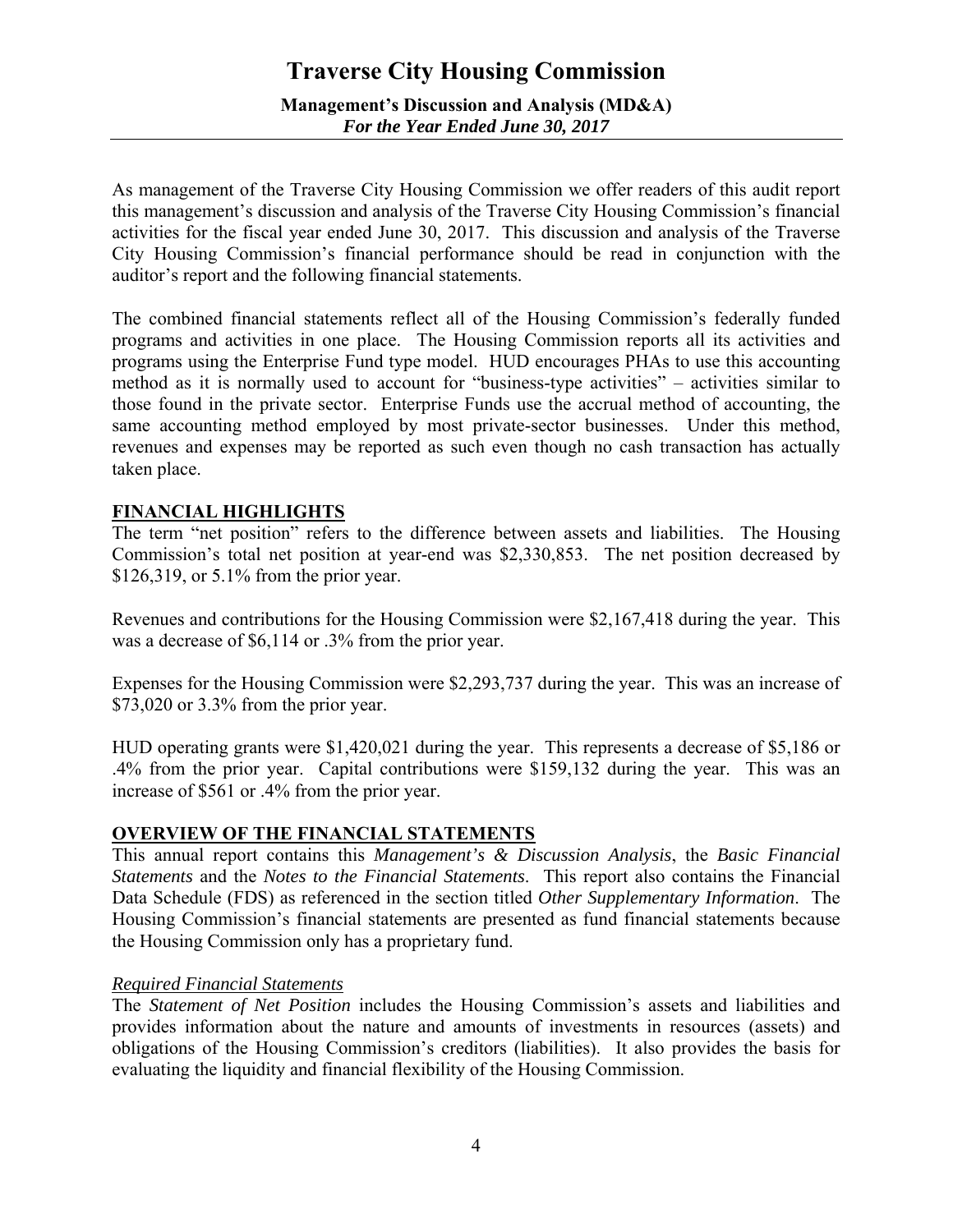### **Traverse City Housing Commission Management's Discussion and Analysis (MD&A)**  *For the Year Ended June 30, 2017*

All of the current year's revenues and expenses are accounted for in the *Statement of Revenues, Expenses and Changes in Fund Net Position*. This statement measures the success of the Housing Commission's operations over the past year and can be used to determine whether the Housing Commission has successfully recovered all its costs through its user fees and other charges, profitability and credit worthiness.

The final required financial statement is the *Statement of Cash Flows*. The statement reports cash receipts, cash payments and net changes in cash resulting from operations, investing and financing activities and provides answers to such questions as where did cash come from, what was cash used for, and what was the change in the cash balance during the reporting period.

### *Notes to the Financial Statements*

The notes provide additional information that is essential to a full understanding of the data provided in the basic financial statements and provide more detailed data.

### *Other Supplementary Information*

This report also contains the Financial Data Schedule (FDS) as referenced in the section of *Other Supplementary Information*. HUD has established Uniform Financial Reporting Standards that require Housing Commissions to submit financial information electronically to HUD using the FDS format. This financial information was electronically transmitted to the Real Estate Assessment Center (REAC) and is required to be included in the audit reporting package.

The Financial Data Schedule reports the Housing Commission's operations in more detail. The Housing Commission reports all its activities using Enterprise fund types. These funds are used to show activities that operate more like commercial enterprises.

### **FINANCIAL ANALYSIS**

Over time, changes in net position may serve as a useful indicator of the Housing Commission's financial position. As stated in the following table, assets exceeded liabilities by \$2,330,853 at the close of the fiscal year, a decrease of \$126,319. The decrease in net position was primarily attributed to normal business fluctuations from year to year.

The unrestricted net position was \$715,587 at year-end. This amount may be used to meet the Housing Commission's ongoing obligations. The Housing Commission had net position classified as restricted in the amount of \$54,074 which is subject to external restrictions on how the funds may be used. The amount of restricted net position is restricted for unexpended loan proceeds. At the end of the year, the Housing Commission is able to report positive balances in all categories of net position. The same situation held true for the prior fiscal year.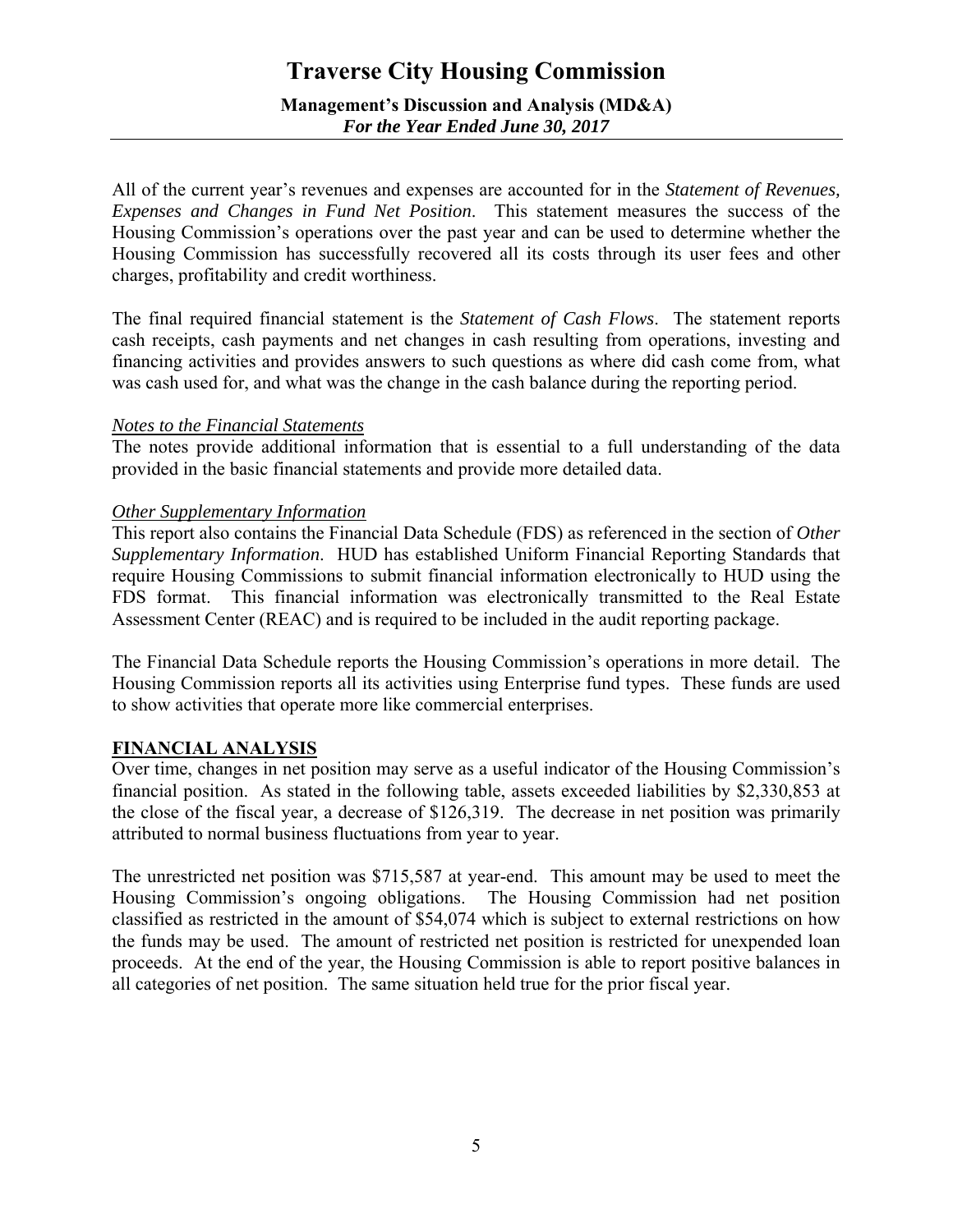### **Management's Discussion and Analysis (MD&A)**  *For the Year Ended June 30, 2017*

|                                       | 2016               | 2017      |
|---------------------------------------|--------------------|-----------|
| Current and other assets              | 1,114,465 \$<br>\$ | 971,560   |
| Capital assets not being depreciated  | 297,665            | 297,665   |
| Capital assets being depreciated, net | 1,874,298          | 1,882,869 |
| Total assets                          | 3,286,428          | 3,152,094 |
|                                       |                    |           |
| Liabilities, current                  | 202,776            | 256,423   |
| Liabilities, noncurrent               | 626,480            | 564,818   |
| <b>Total liabilities</b>              | 829,256            | 821,241   |
|                                       |                    |           |
| Net investment in capital assets      | 1,496,047          | 1,561,192 |
| Restricted                            | 38,162             | 54,074    |
| Unrestricted                          | 922,963            | 715,587   |
| Total net position                    | 2,457,172          | 2,330,853 |

The net decrease in total assets was due in large part to a net decrease in cash and prepaid items.

The decrease in total liabilities was due in large part having made the required debt payments.

The largest portion of the Housing Commission's net position reflects its investment in capital assets (e.g. land, buildings and equipment) less accumulated depreciation, net of related debt. The Housing Commission uses these capital assets to provide service and consequently these assets are not available to liquidate liabilities or other spending. Part of the balance of net position is restricted for funding received from that may only be expended for the Housing Choice Program.

While the Statement of Net Position shows the balances in net position, the Statement of Revenues, Expenses and Changes in Fund Net Position provides answers as to the nature and source of these changes.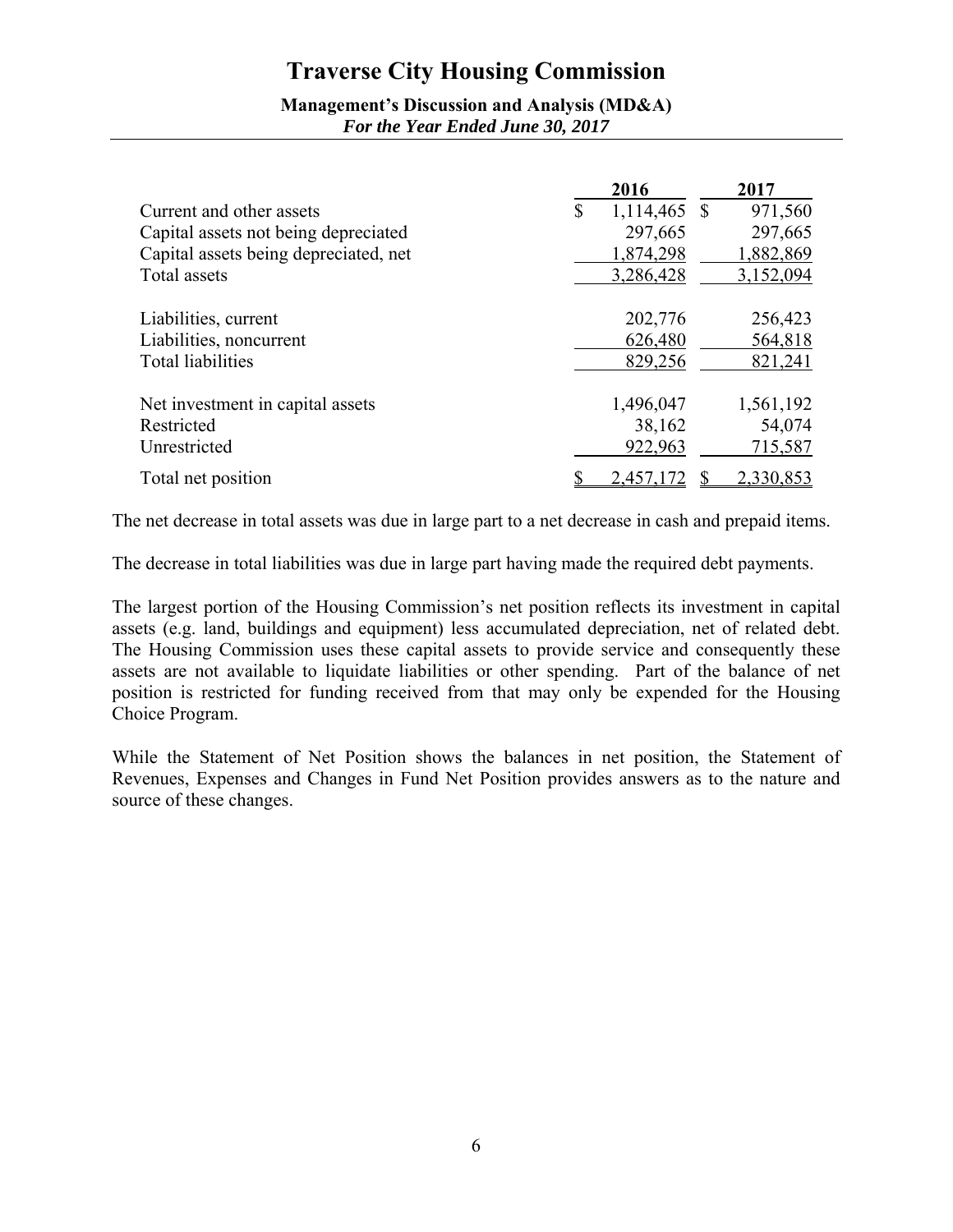### **Management's Discussion and Analysis (MD&A)**  *For the Year Ended June 30, 2017*

|                                        | 2016             | 2017      |
|----------------------------------------|------------------|-----------|
| Revenues:                              |                  |           |
| Program revenues:                      |                  |           |
| Charges for services-tenant rent       | \$<br>432,879 \$ | 432,861   |
| Program grants and subsidies           | 1,425,207        | 1,420,021 |
| Capital grants                         | 158,571          | 159,132   |
| General revenues:                      |                  |           |
| Other revenue                          | 153,680          | 152,108   |
| Interest earned on deposits            | 3,195            | 3,296     |
| Total revenues                         | 2,173,532        | 2,167,418 |
| Expenses – housing program             | 2,220,717        | 2,293,737 |
| Increase (decrease) in net position    | (47, 185)        | (126,319) |
| Net position $-$ beginning of the year | 2,504,357        | 2,457,172 |
| Net position $-$ end of the year       | 2,457,172        | 2,330,853 |

### *Revenues*:

As shown in the above table, total revenues decreased by \$6,114, due in large part to decreases in grants from HUD.

### *Expenses*:

Total expenses increased \$73,020 or 3.2% from the prior year, due in large part to increased costs for housing assistance payments, maintenance items and an increased in labor costs.

### **CAPITAL ASSETS**

The Housing Commission's investment in capital assets, net of related debt at the end of the year was \$1,561,192. This investment in capital assets includes land, buildings, improvements, and equipment.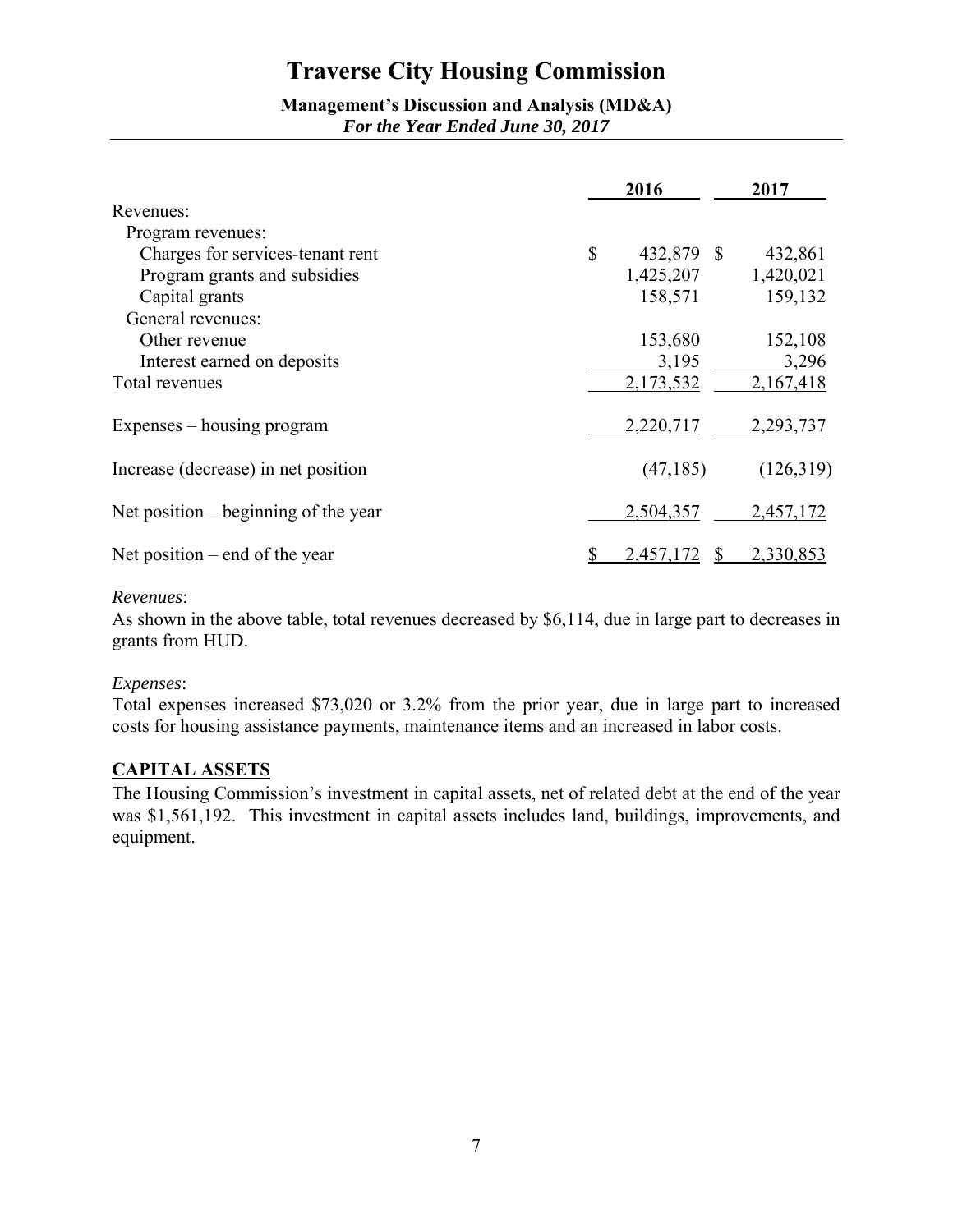### **Management's Discussion and Analysis (MD&A)**  *For the Year Ended June 30, 2017*

| Capital assets not being depreciated<br>Land        |  | 2016             | 2017        |  |
|-----------------------------------------------------|--|------------------|-------------|--|
|                                                     |  | 297,665          | 297,665     |  |
| Capital assets being depreciated                    |  |                  |             |  |
| Buildings and improvements                          |  | 7,957,970        | 8,179,432   |  |
| Furniture, equipment and machinery – dwelling       |  | 98,616           | 103,911     |  |
| Furniture, equipment and machinery – administration |  | 242,190          | 279,726     |  |
| Subtotal                                            |  | 8,298,776        | 8,563,069   |  |
| Total capital assets                                |  | 8,596,441        | 8,860,734   |  |
| Less: accumulated depreciation                      |  | (6,424,478)      | (6,680,200) |  |
| Total net capital assets                            |  | <u>2,171,963</u> | 2,180,534   |  |

Capital assets, net of accumulated depreciation increased by \$8,571, because the amount of depreciation expense charged (\$267,918) did not exceeded the amount expended for replacement of capital assets (\$276,489).

Additional information regarding the Housing Commission's capital assets is presented in the footnotes to the financial statements.

### **DEBT ACTIVITY**

At year end, the Housing Commission had \$619,342 in long-term debt outstanding compared to \$675,916 in the prior year. The decrease is a result of the Housing Commission making its normal required debt service payments.

### **ECONOMIC FACTORS AND NEXT YEAR'S BUDGET AND RATES**

As currently structured, the Housing Commission is primarily dependent upon HUD for the funding of operations as well as capital needs. Therefore, the Housing Commission is affected more by the Federal Budget than by local economic conditions. The funding of programs could be significantly affected by the Federal Budget.

Although the Housing Commission remains concerned about the future levels of HUD funding due to the state of the federal budget, we feel that we are both financially and operationally in a strong position to continue to provide safe, sanitary, and decent housing to our residents for the foreseeable future.

In 2018 the Traverse City Housing Commission will continue work on a window and siding replacement project at Orchardview Apartments. A large portion of the funding for this project will come from the Capital Fund Program.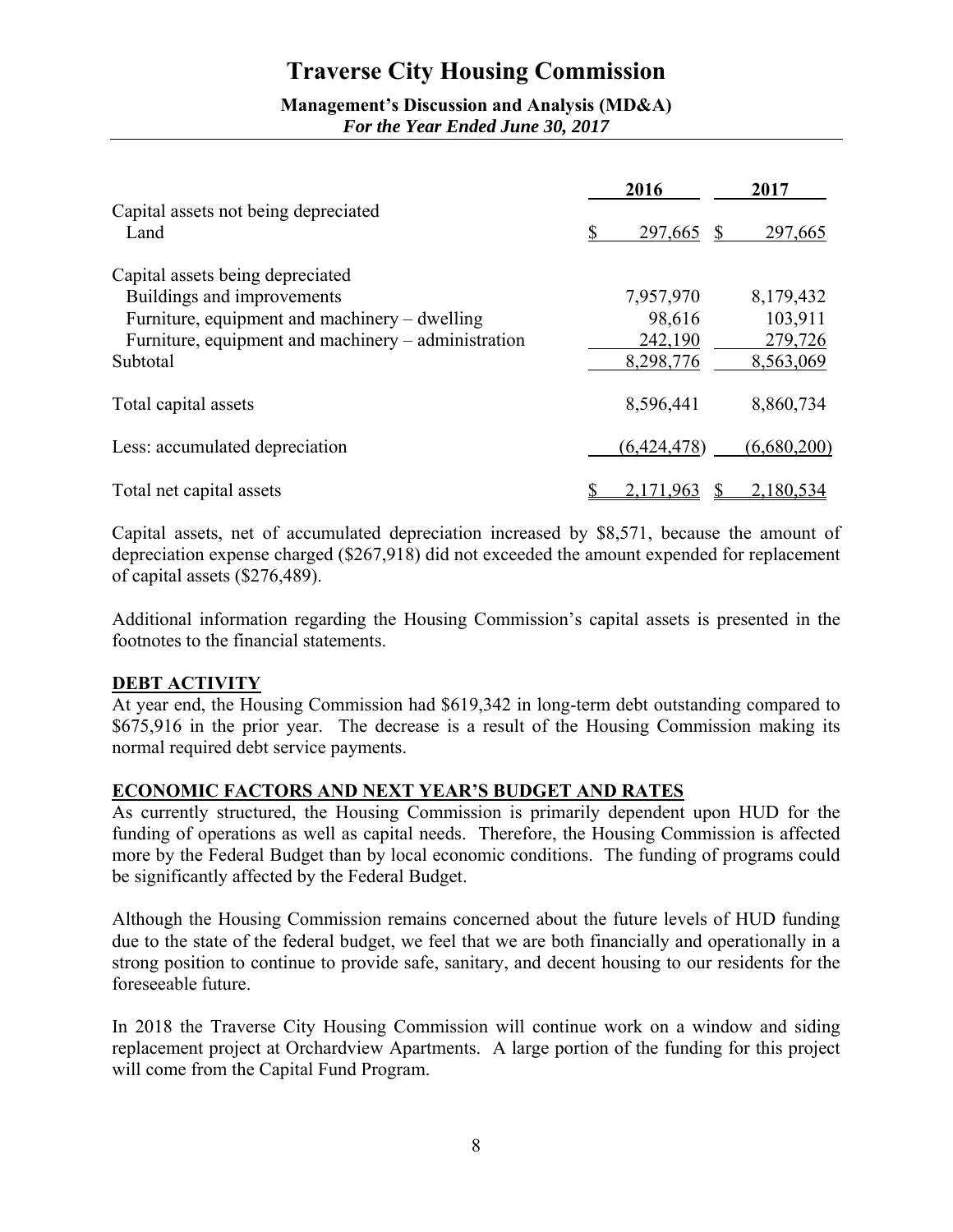### **Traverse City Housing Commission Management's Discussion and Analysis (MD&A)**  *For the Year Ended June 30, 2017*

The TCHC continues their efforts to house as many participants as they can, in order to maximize rent subsidy and Section 8 HCV Administrative Fees, within the authorized budget authority and decrease expenses for all programs when possible.

### **REQUESTS FOR INFORMATION**

This financial report is designed to provide a general overview of the Housing Commission's finances for all those with an interest in its finances. Questions or comments concerning any of the information contained in this report or request for additional information should be directed to:

> Tony Lentych, Executive Director 150 Pine Street Traverse City, Michigan 49684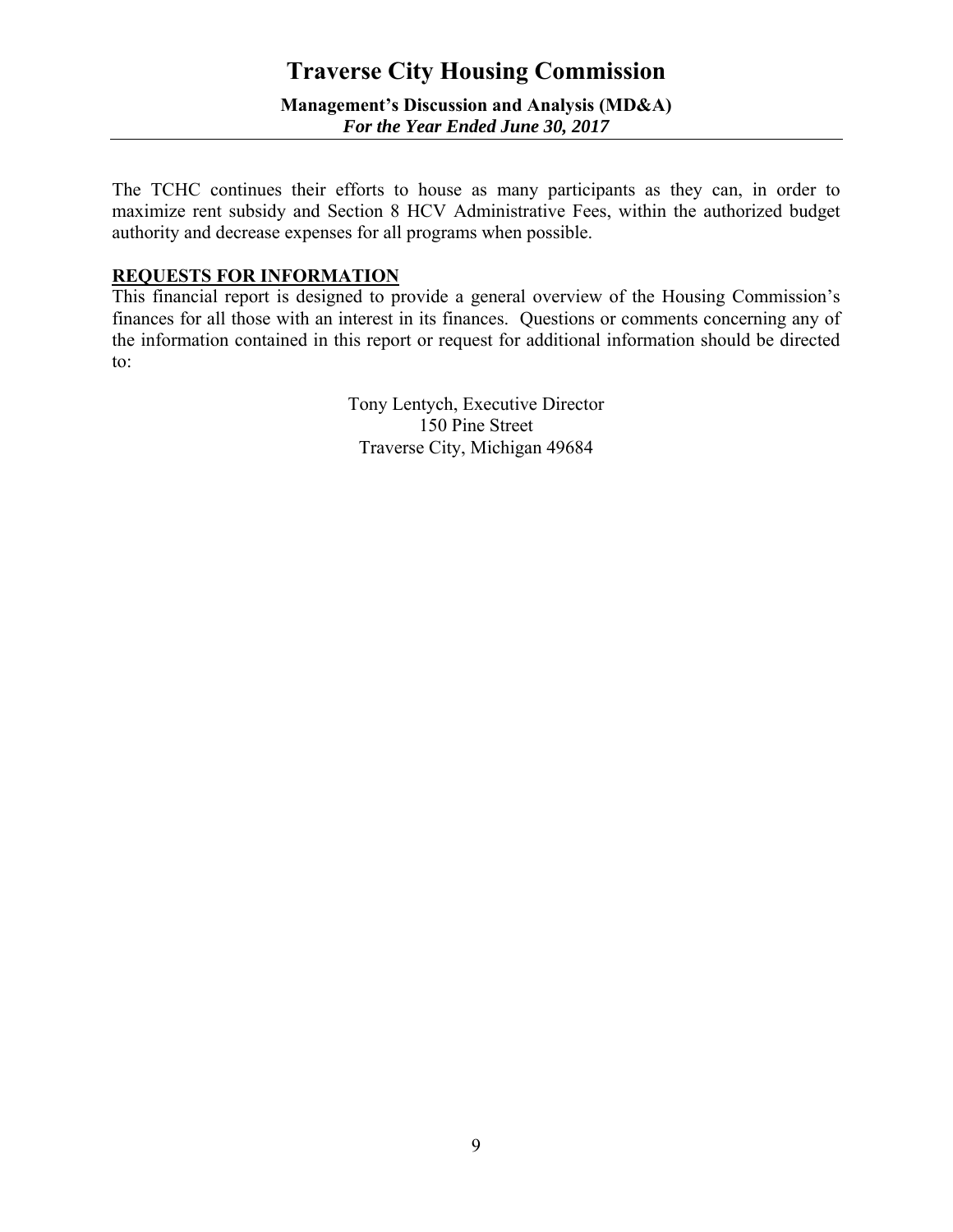### **Traverse City Housing Commission Statement of Net Position** *June 30, 2017*

| <b>Current assets</b>                                      |               |
|------------------------------------------------------------|---------------|
| Cash and cash equivalents                                  | \$<br>736,101 |
| Cash and cash equivalents - restricted                     | 95,980        |
| Cash - tenant security deposits                            | 34,608        |
| Investments                                                | 83,420        |
| Accounts receivable, net                                   | 20,220        |
| Prepaid expenses                                           | 1,231         |
| Total current assets                                       | 971,560       |
| <b>Noncurrent assets</b>                                   |               |
| Capital assets:                                            |               |
| Nondepreciable                                             | 297,665       |
| Depreciable                                                | 8,563,069     |
| Less: accumulated depreciation                             | (6,680,200)   |
| Net capital assets                                         | 2,180,534     |
| <b>Total</b> assets                                        | 3,152,094     |
| <b>Current liabilities</b>                                 |               |
| Accounts payable                                           | 47,602        |
| Due to other governmental units                            | 24,365        |
| <b>Accrued liabilities</b>                                 | 31,631        |
| Tenant security deposits                                   | 34,608        |
| Unearned revenue                                           | 7,126         |
| Current portion of long-term debt                          | 60,710        |
| Accrued compensated absences, current portion              | 8,475         |
| Other current liabilities (payable from restricted assets) | 41,906        |
| Total current liabilities                                  | 256,423       |
| <b>Noncurrent liabilities</b>                              |               |
| Long-term debt                                             | 558,632       |
| Accrued compensated absences                               | 6,186         |
| Total noncurrent liabilities                               | 564,818       |
| <b>Total liabilities</b>                                   | 821,241       |
| <b>Net position</b>                                        |               |
| Net investment in capital assets                           | 1,561,192     |
| Restricted                                                 | 54,074        |
| Unrestricted                                               | 715,587       |
| Total net position                                         | 2,330,853     |

*The accompanying notes are an integral part of these financial statements.*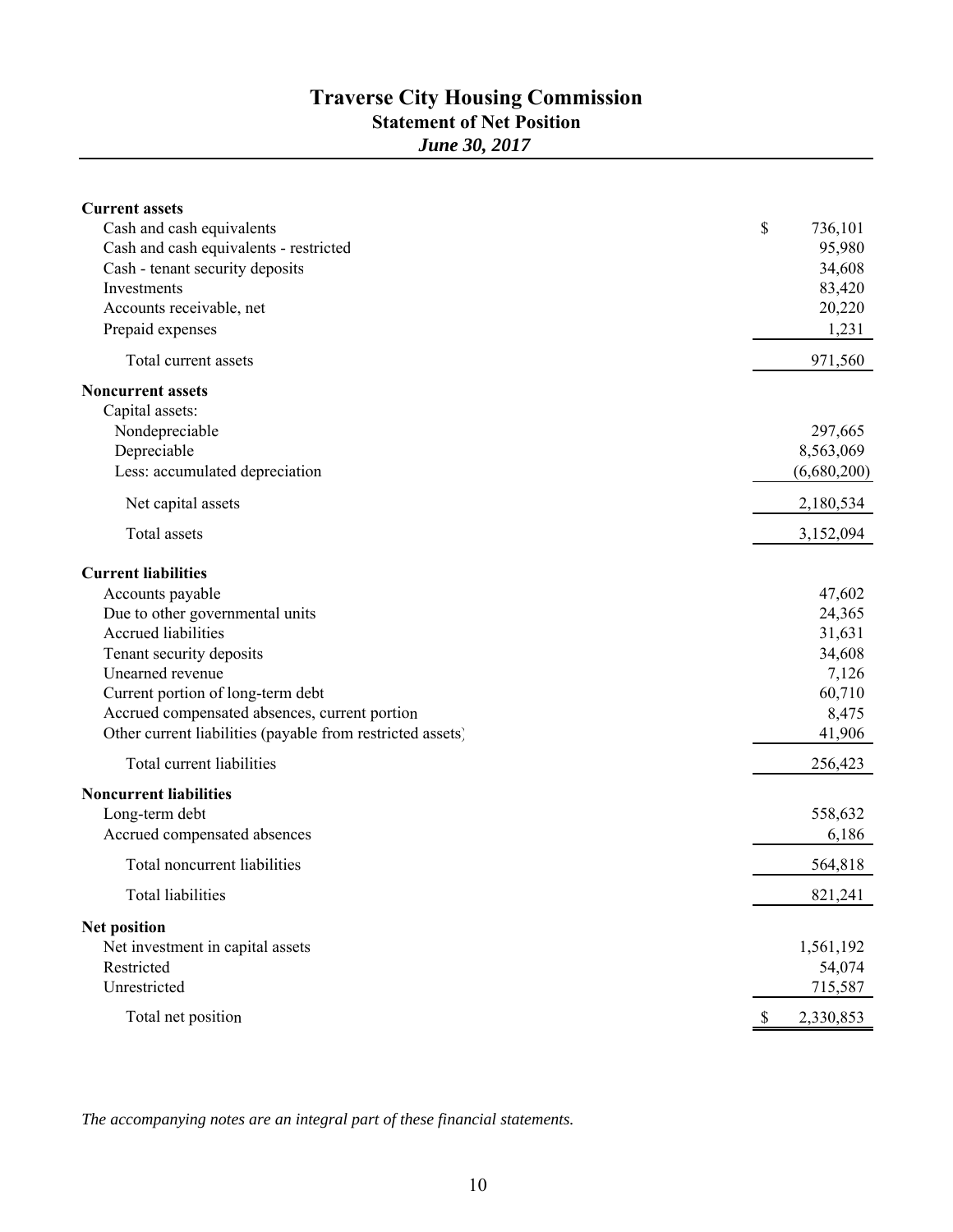### **Traverse City Housing Commission Statement of Revenues, Expenses and Changes in Fund Net Position** *For the Year Ended June 30, 2017*

| <b>Operating revenues</b>                  |                 |
|--------------------------------------------|-----------------|
| Tenant revenue                             | $\$$<br>432,861 |
| Program grants - subsidies                 | 1,420,021       |
| Other revenue                              | 150,148         |
| Total operating revenues                   | 2,003,030       |
| <b>Operating expenses</b>                  |                 |
| Administration                             | 438,844         |
| Tenant services                            | 46,465          |
| Utilities                                  | 158,429         |
| Maintenance                                | 300,710         |
| Insurance                                  | 28,633          |
| General                                    | 31,833          |
| Housing assistance payments                | 988,925         |
| Depreciation                               | 267,918         |
| Total operating expenses                   | 2,261,757       |
| Operating income (loss)                    | (258, 727)      |
| Nonoperating revenues and (expenses)       |                 |
| Interest revenue - unrestricted            | 3,296           |
| Fraud recovery                             | 1,660           |
| Gain / (loss) on sale of capital assets    | 300             |
| Interest expense                           | (31,980)        |
| Total nonoperating revenues and (expenses) | (26, 724)       |
| Income (loss) before contributions         | (285, 451)      |
| <b>Capital contributions</b>               | 159,132         |
| Change in net position                     | (126,319)       |
| Net position - Beginning of year           | 2,457,172       |
| Net position - End of year                 | \$<br>2,330,853 |

*The accompanying notes are an integral part of these financial statements.*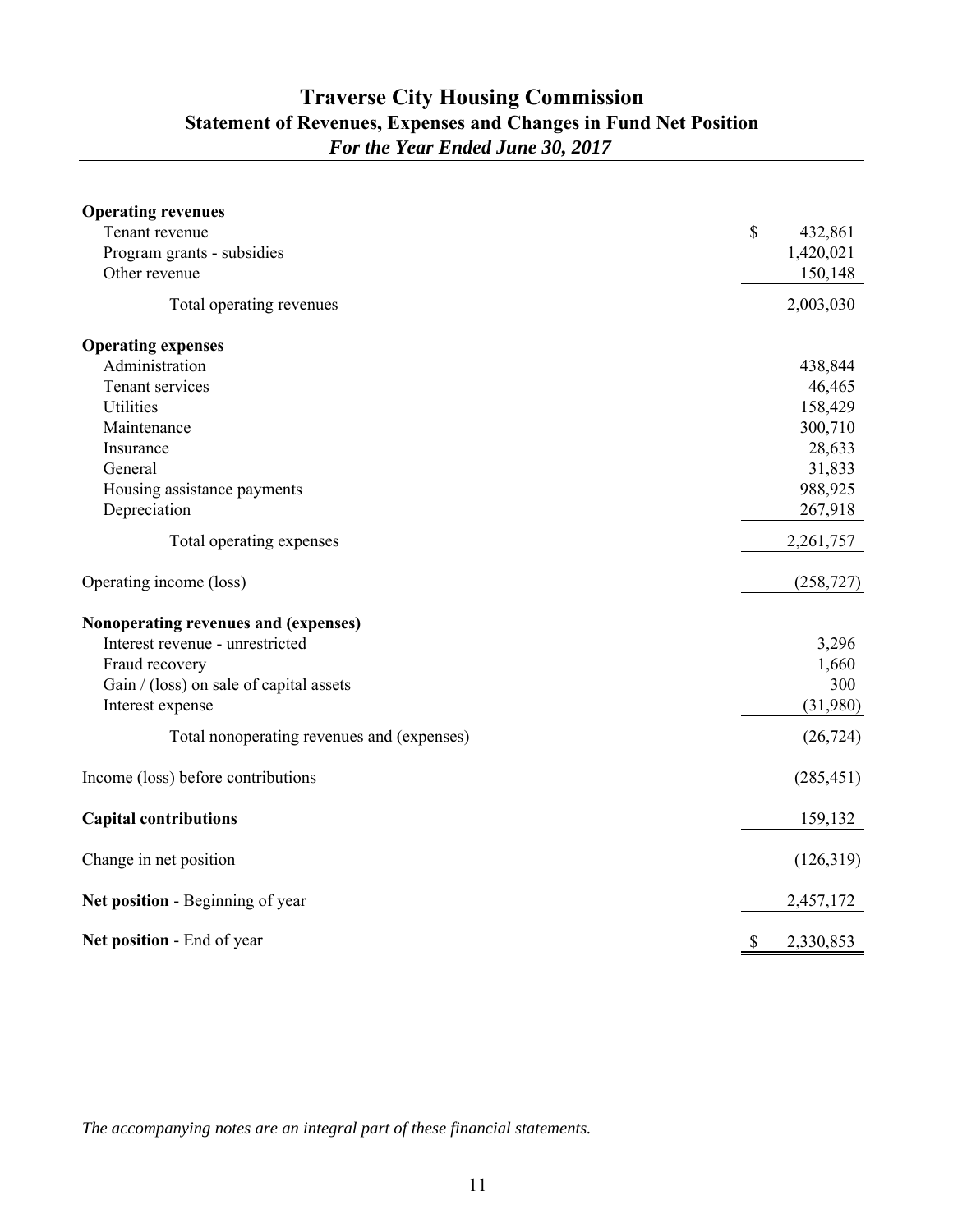### **Traverse City Housing Commission Statement of Cash Flows** *For the Year Ended June 30, 2017*

| <b>Cash flows from operating activities</b>                             |              |             |
|-------------------------------------------------------------------------|--------------|-------------|
| Cash received from customers                                            | \$           | 570,691     |
| Cash received from grants and subsidies                                 |              | 1,420,021   |
| Cash payments to suppliers for goods and services                       |              | (1,508,213) |
| Cash payments for wages and related benefits                            |              | (406, 874)  |
| Net cash provided by (used in) operating activities                     |              | 75,625      |
| Cash flows from capital and related financing activities                |              |             |
| Capital grants                                                          |              | 159,132     |
| Acquisition of capital assets                                           |              | (276, 489)  |
| Proceeds from sale of capital assets                                    |              | 300         |
| Interest paid on debt                                                   |              | (31,980)    |
| Principal paid on debt                                                  |              | (56, 574)   |
| Net cash provided by (used in) capital and related financing activities |              | (205, 611)  |
| Cash flows from noncapital and related financing activities             |              |             |
| Fraud recovery                                                          |              | 1,660       |
| Cash flows from investing activities                                    |              |             |
| Purchase of investments                                                 |              | (1,036)     |
| Investment income                                                       |              | 3,296       |
| Net cash provided by (used in) investing activities                     |              | 2,260       |
| Net increase (decrease) in cash and cash equivalents                    |              | (126,066)   |
| Cash and cash equivalents - beginning of year                           |              | 992,755     |
| Cash and cash equivalents - end of year                                 | $\mathbb{S}$ | 866,689     |
| Reconciliation of operating income (loss) to net                        |              |             |
| cash provided by (used in) operating activities                         |              |             |
| Operating income (loss)                                                 | \$           | (258, 727)  |
| Adjustments to reconcile operating income (loss) to net                 |              |             |
| cash provided by (used in) operating activities:                        |              |             |
| Depreciation                                                            |              | 267,918     |
| Changes in assets and liabilities                                       |              |             |
| Decrease (increase) in receivables                                      |              | (11,979)    |
| Decrease (increase) in prepaid expenses                                 |              | 29,854      |
| Increase (decrease) in accounts payable                                 |              | 37,501      |
| Increase (decrease) in accrued liabilities                              |              | 11,397      |
| Increase (decrease) in tenant security deposits                         |              | (1, 122)    |
| Increase (decrease) in unearned revenue                                 |              | 783         |
| Net cash provided by (used in) operating activities                     |              | 75,625      |
| Reconciliation of cash and cash equivalents per the Statement of        |              |             |
| <b>Net Position to the Statement of Cash Flows</b>                      |              |             |
| Cash and cash equivalents                                               | \$           | 736,101     |
| Cash and cash equivalents - restricted                                  |              | 95,980      |
| Cash - tenant security deposits                                         |              | 34,608      |
| Cash and cash equivalents - end of year                                 | \$           | 866,689     |

*The accompanying notes are an integral part of these financial statements.*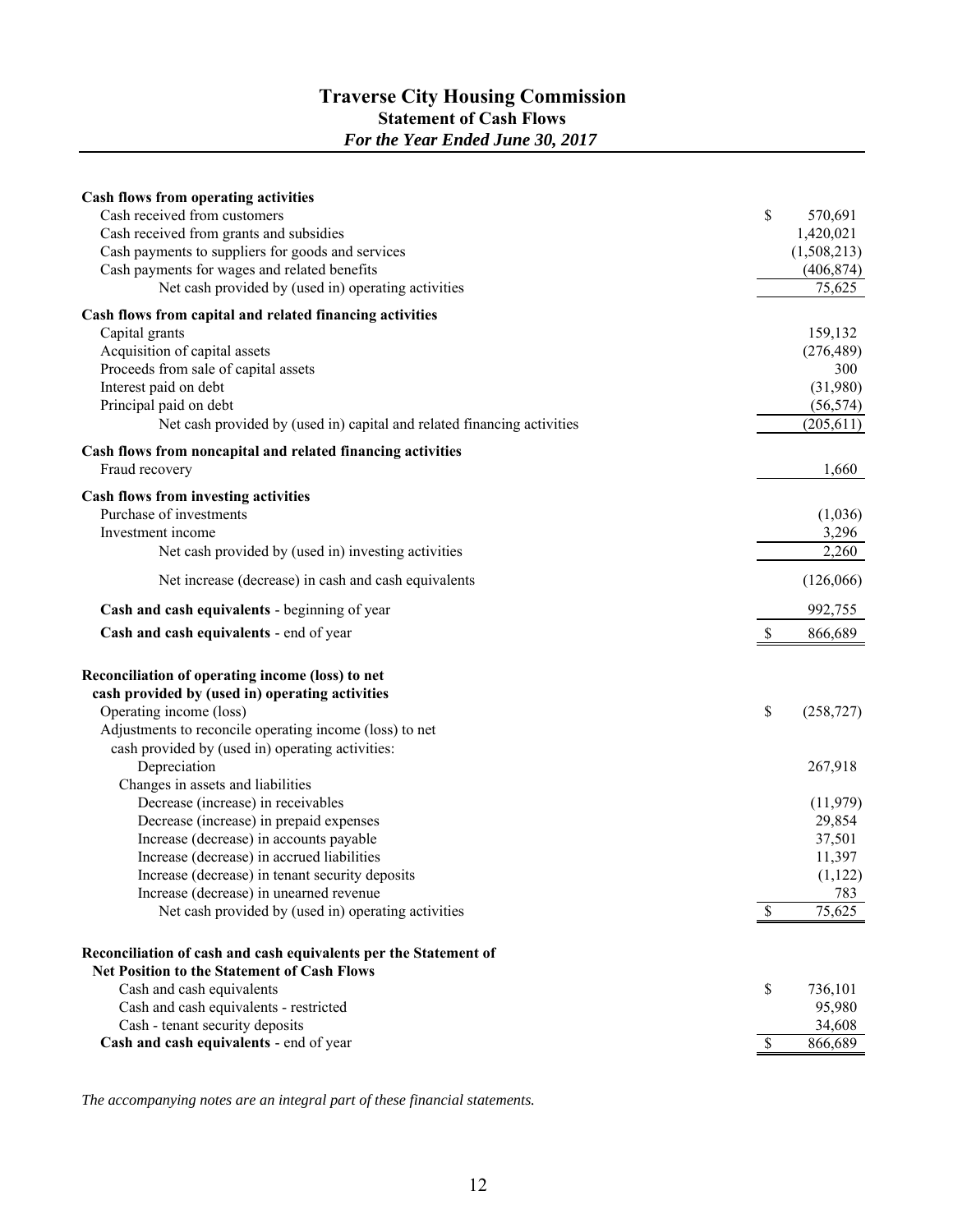### **Notes to Financial Statements**

*For the Year Ended June 30, 2017* 

### **NOTE A - SUMMARY OF SIGNIFICANT ACCOUNTING POLICIES**

The accounting policies adopted by the *Traverse City Housing Commission* (the "*Housing Commission*") conform to accounting principles generally accepted in the United States of America (U.S. GAAP) as applied to governmental entities.

The Housing Commission reports as a business-type activity, as defined by the Governmental Accounting Standards Board Statement No. 34, with programs and projects.

### **Reporting Entity**

The *Traverse City Housing Commission* was formed by the Commission of the City of Traverse City, Michigan under Public Act 18 of 1933 of the State of Michigan. The Housing Commission operates under a Board of Commissioners appointed by the City Mayor. Members of the Housing Commission Board may be removed by the City only for cause. The Housing Commission determines its own budget (subject to federal approval), sets rental rates and may issue debt in its own name. The City is not responsible for deficits or liabilities of the Housing Commission. However, the Housing Commission makes annual payments "in lieu of taxes" to the City. Therefore, a financial benefit exists for the City, thereby requiring that the *Traverse City Housing Commission* be reported as a discrete component unit of the City of Traverse City, Michigan.

The Housing Commission's financial reporting entity is comprised of the special purpose government. In determining the financial reporting entity, the Housing Commission complies with the provisions of GASB Statement No. 14, as amended by GASB Statement No. 39, "*The Financial Reporting Entity*" and includes all component units, if any, of which the Housing Commission appoints a voting majority of the units' Board; the Housing Commission is either able to impose its will on the unit or a financial benefit or burden relationship exists. There are no agencies, organizations or activities that meet the criteria.

These financial statements include all activities of the Housing Commission, which include a Low Income Housing Program (136 units) and Section 8 Vouchers (208 units). These programs receive subsidies and annual contributions from the U.S. Department of Housing and Urban Development ("HUD").

### **Measurement Focus and Basis of Presentation**

The economic resources measurement focus and the accrual basis of accounting are used in preparing the financial statements. Revenues are recorded when earned and expenses are recorded when a liability is incurred, regardless of the timing of related cash flows.

Proprietary funds distinguish operating revenues and expenses from nonoperating items. Operating revenues and expenses generally result from providing services and producing and delivering goods in connection with a proprietary fund's principal ongoing operations. The principal operating revenues of the Housing Commission are federal grants and charges to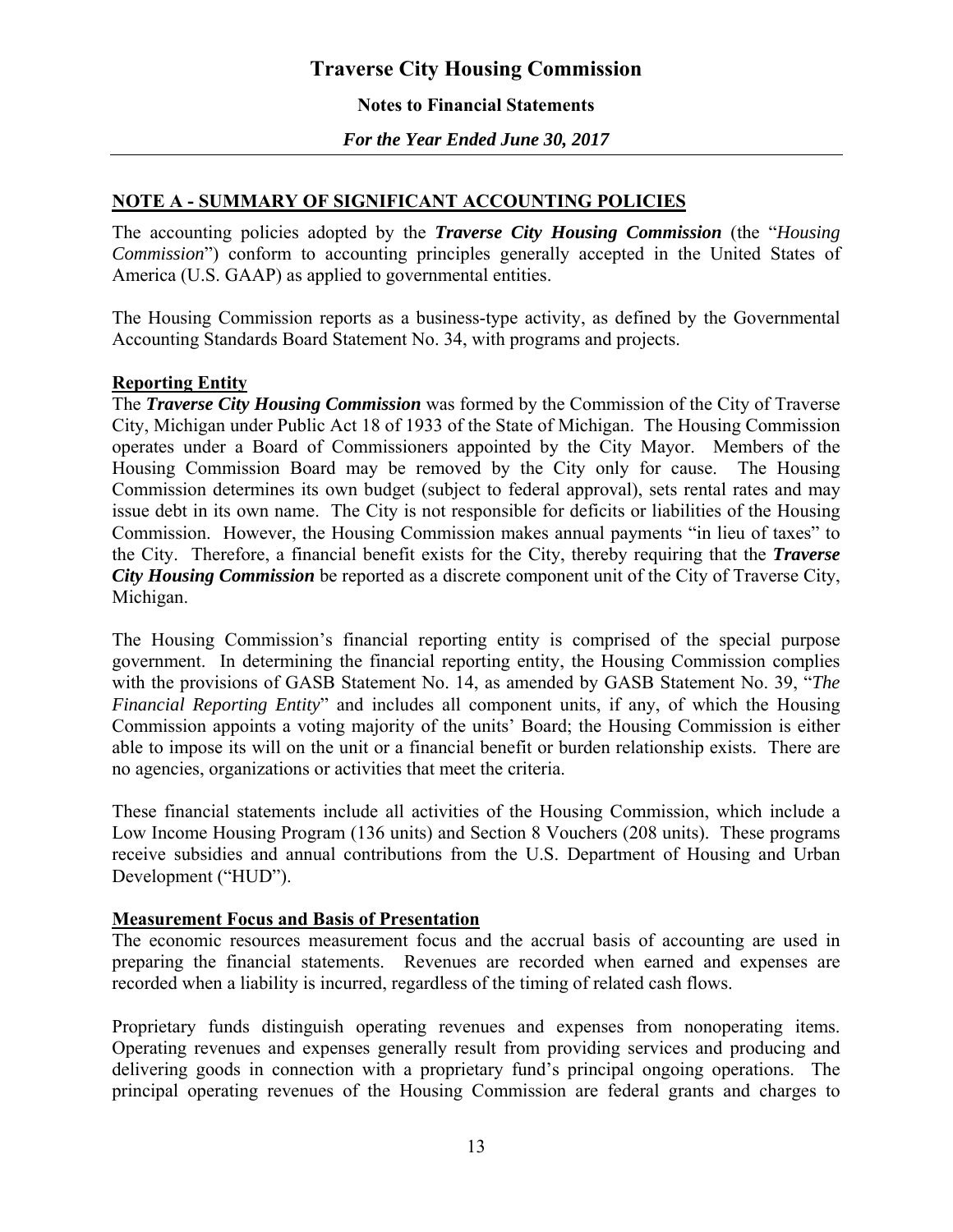### **Notes to Financial Statements**

### *For the Year Ended June 30, 2017*

customers for services. Operating expenses include housing assistance payments, administrative expenses, tenant services, utilities, maintenance, insurance and depreciation on capital assets. All revenues and expenses not meeting this definition are reported as nonoperating revenues and expenses. Following is a description of the Housing Commission's programs:

Project MI080000001 accounts for the revenue and related operations of the Public and Indian Housing grant and the Capital Fund Program.

14.871 Section 8 Housing Choice Vouchers Programs, accounts for the revenue and related operations of the Section 8 vouchers grant program.

When both restricted and unrestricted resources are available for use, it is the Housing Commission's policy to use restricted resources first, then unrestricted resources as they are needed.

### **Assets,Liabilities and Equity**

### **Cash and Cash Equivalents**

Cash and cash equivalents consist of cash on hand, deposits in demand and time deposit accounts, money market deposits and certificates of deposits with original maturities of less than 90 days.

Cash and cash equivalents – restricted on the Statement of Net Position has been restricted for unspent loan proceeds, FSS escrow and future housing assistance payments to landlords.

### **Receivables and Payables**

All receivables and payables are reported at their gross value and, where appropriate, are reduced by the estimated portion that is expected to be uncollectible.

### **Prepaid Expenses**

Certain payments to vendors reflect costs applicable to future fiscal years and are recorded as prepaid expenses.

### **Capital Assets**

Capital assets, which include property, buildings and equipment, are reported in the financial statements. Capital assets are defined by the Housing Commission as assets with an initial, individual cost of more than \$1,500 and an estimated useful life in excess of one year. The costs of normal maintenance and repairs that do not add to the value of the asset or materially extend assets lives are not capitalized. Such assets are recorded at historical cost or estimated historical cost if purchased or constructed. Donated capital assets are recorded at estimated fair market value at the date of donation.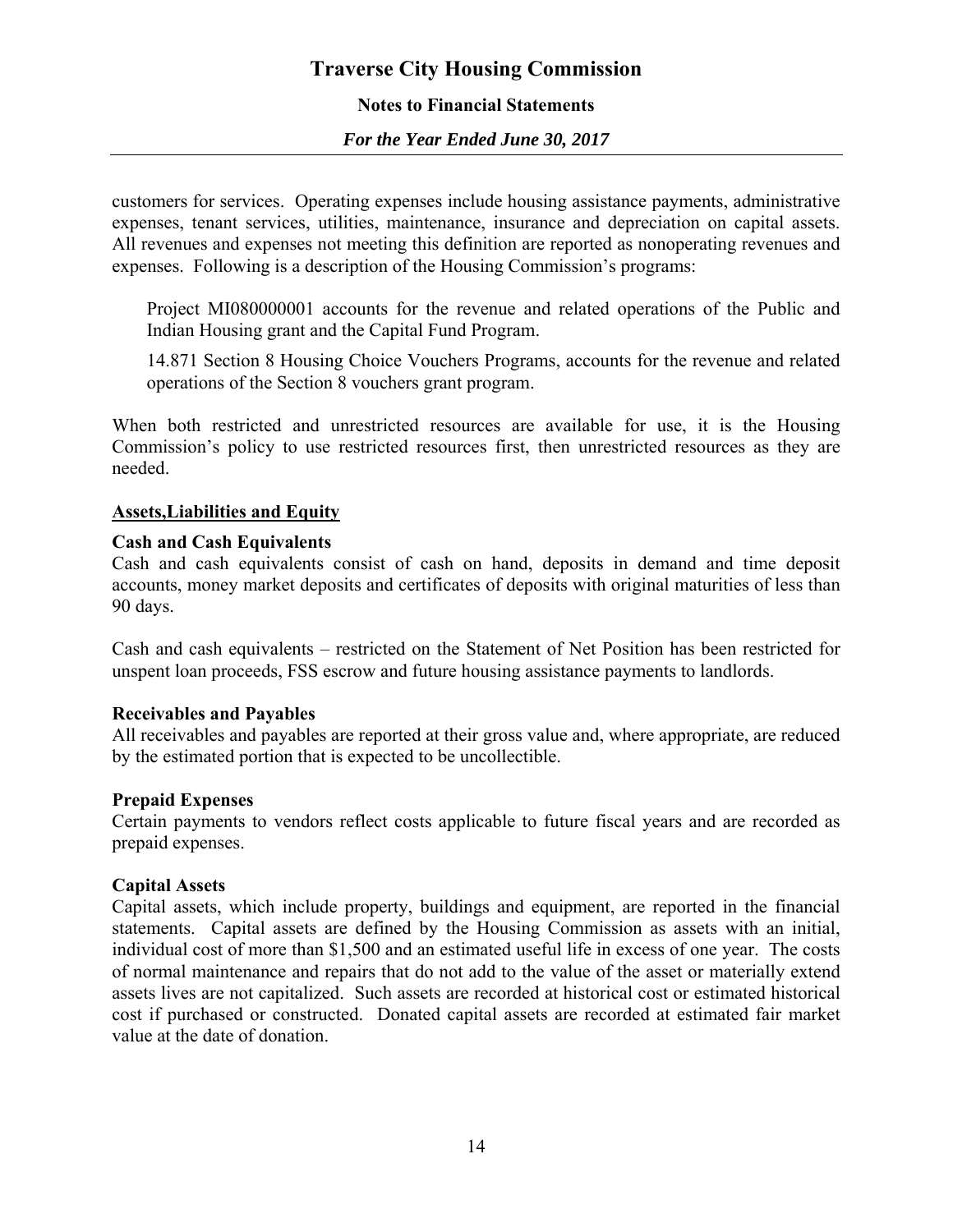**Notes to Financial Statements** 

*For the Year Ended June 30, 2017* 

Major outlays for capital assets and improvements are capitalized as projects are constructed. Interest incurred during the construction phase of capital assets of business-type activities is included as part of the capitalized value of the assets constructed.

Depreciation is recorded using the straight-line method over the following estimated useful lives:

| <b>Buildings</b>                                    | 10 to 40 years |
|-----------------------------------------------------|----------------|
| Furniture, equipment and machinery $-$ dwelling     | 7 years        |
| Furniture, equipment and machinery – administration | 5 to 10 years  |

### **Compensated Absences**

It is the Housing Commission's policy to permit employees to accumulate a limited amount of earned but unused sick leave and vacation days. Employees of the Housing Commission are permitted to carryover 24 hours of unused sick days from one year to the next. Liabilities are recorded based on historical trends using short-term and long-term liabilities. Upon separation from the Housing Commission, employees will be paid their balance of unused vacation days.

### **Other Current Liabilities**

This balance consists mainly of amounts held in the Family Self Sufficiency Escrow account.

### **Unearned Revenue**

Unearned revenue represents tenant revenue for the subsequent year that was collected prior to the end of the current fiscal year.

### **Equity**

Equity is classified as net position and reported as the following components:

*Net investment in capital assets* - Consists of capital assets, net of accumulated depreciation reduced by the outstanding balances of any bonds, mortgages, notes or other borrowing that are attributable to the acquisition, construction, or improvement of those assets.

*Restricted net position* – Consists of Housing Assistance Payments received from HUD in excess of payments made to landlords. For the current year this amounted to \$11,324. These excess funds can only be used for future payments to landlords. The remaining \$26,838 consists of unspent loan proceeds.

*Unrestricted net position* - Consists of all other equity that does not meet the definition of "restricted" or "net investment in capital assets".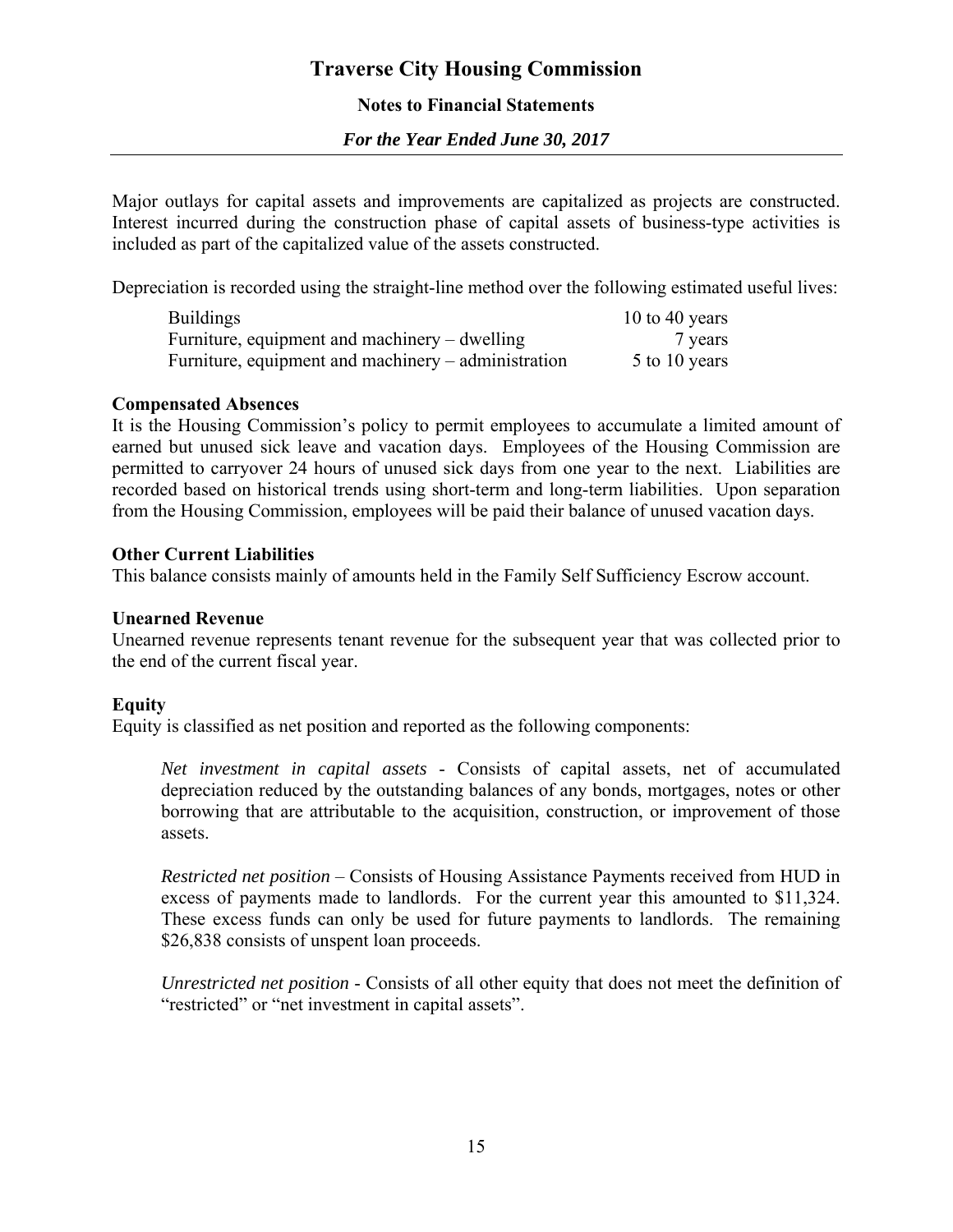### **Notes to Financial Statements**

### *For the Year Ended June 30, 2017*

### **Revenues and Expenses**

Operating revenues and expenses are those that result from providing services and producing and delivering goods and/or services. Also included, all revenue and expenses not related to capital and related financing, noncapital financing, or investing activities. Expenses are classified as operating and nonoperating and are sub-classified by function, such as salaries, supplies, and contracted services.

### **Estimates**

In preparing financial statements in conformity with U.S. GAAP, management is required to make estimates and assumptions that affect the reported amounts of assets and liabilities, the disclosures of contingent assets and liabilities at the date of the financial statements and the reported amounts of revenues and expenses during the reporting period. Actual results could differ from those estimates.

### **NOTE B - DETAILED NOTES ON TRANSACTION CLASSES / ACCOUNTS**

### **Deposits and Investments**

At year-end, the carrying amount of the Housing Commission's deposits was as follows:

|                                                                                                                                                              |    | Carrying<br>Amount                    |
|--------------------------------------------------------------------------------------------------------------------------------------------------------------|----|---------------------------------------|
| <b>Financial Statement Captions</b><br>Cash and cash equivalents<br>Cash and cash equivalents – restricted<br>Cash – tenant security deposits<br>Investments | \$ | 736,101<br>95,980<br>34,608<br>83,420 |
| Total                                                                                                                                                        |    | 950,109                               |
| Notes to Financial Statements<br>Cash on hand<br>Demand deposits (checking)<br>Certificates of deposit                                                       | \$ | 250<br>866,439<br>83,420              |
| Total                                                                                                                                                        |    | 950,109                               |

### **Deposit and Investment Risk**

State law limits the allowable investments and the maturities of some of the allowable investments as identified in the following list of authorized investments.

- Bonds, securities, other obligations and repurchase agreements of the United States, or an agency or instrumentality of the United States
- Certificates of deposit, savings accounts, deposit accounts or depository receipts of a qualified financial institution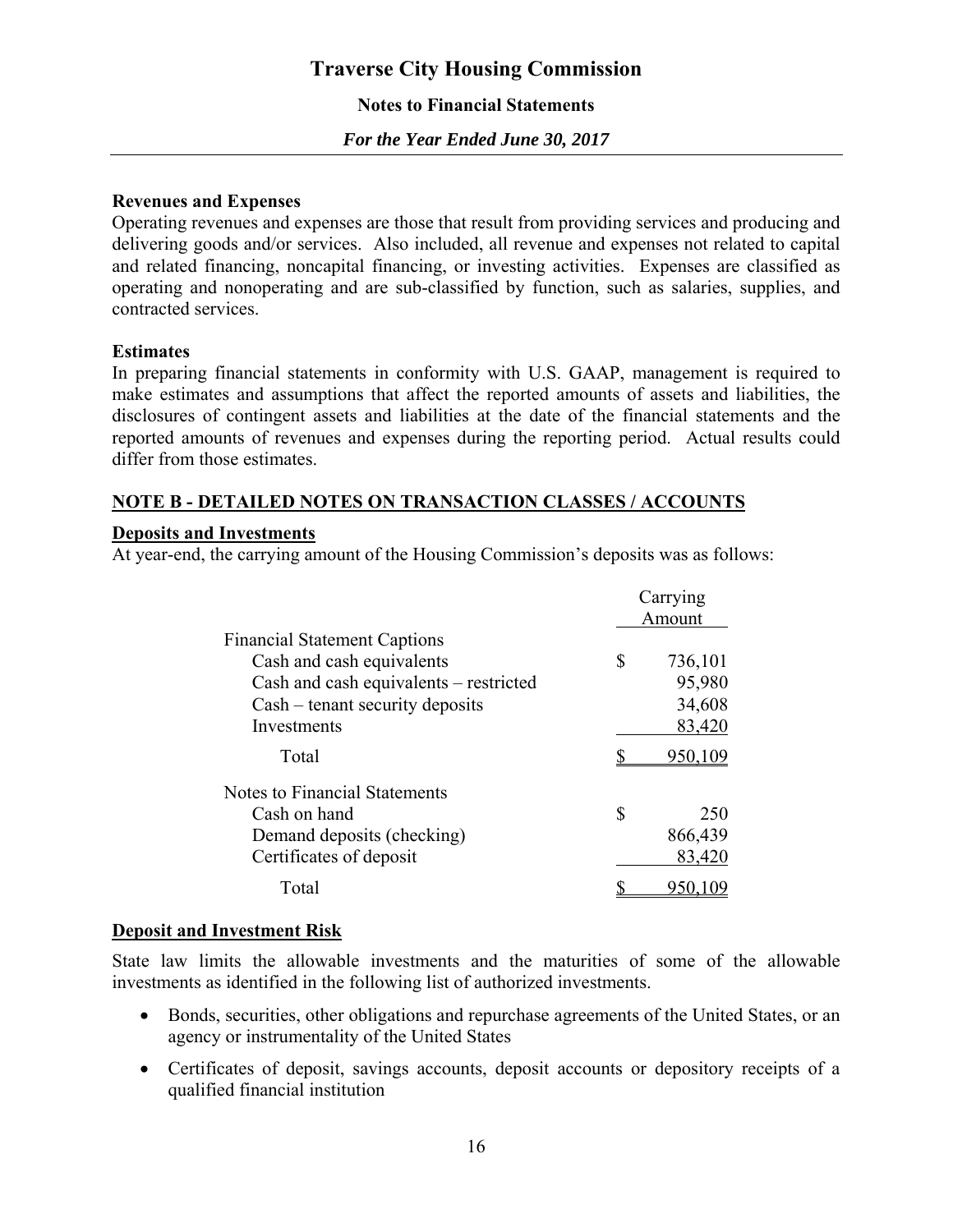### **Notes to Financial Statements**

### *For the Year Ended June 30, 2017*

- Commercial paper rated at the time of purchase within the 2 highest classifications established by not less than 2 standard rating services and that matures not more than 270 days after the date of purchase
- Bankers acceptances of United States banks
- Obligations of the State of Michigan and its political subdivisions that, at the time of purchase are rated as investment grade by at least one standard rating service
- Mutual funds registered under the investment company act of 1940 with the authority to purchase only investment vehicles that are legal for direct investment by a public corporation
- External investment pools as authorized by Public Act 20 as amended through December 31, 1997

### Inter*est Rate Risk*

The Housing Commission's investment policy does not have specific limits in excess of State law on investment maturities as a means of managing its exposure to fair value losses arising from increasing interest rates.

### *Credit Risk*

The Housing Commission's investment policy does not have specific limits in excess of State law on investment credit risk. At year-end, the Housing Commission had no investments and was therefore, not exposed to credit risk.

### *Custodial Credit Risk – Deposits*

Custodial credit risk is the risk that in the event of a bank failure, the Housing Commission's deposits may not be returned. State law does not require and the Housing Commission does not have a policy for deposit custodial credit risk. At year-end, \$6,607 of the Housing Commission's bank balance of \$1,053,146 was exposed to custodial credit risk because it was uninsured and uncollateralized.

### *Concentration of Credit Risk*

State law limits allowable investments but does not limit concentration of credit risk. The Housing Commission's investment policy does not have specific limits in excess of State law on concentration of credit risk. At year-end, The Housing Commission had no investments and was therefore, not exposed to concentration of credit risk.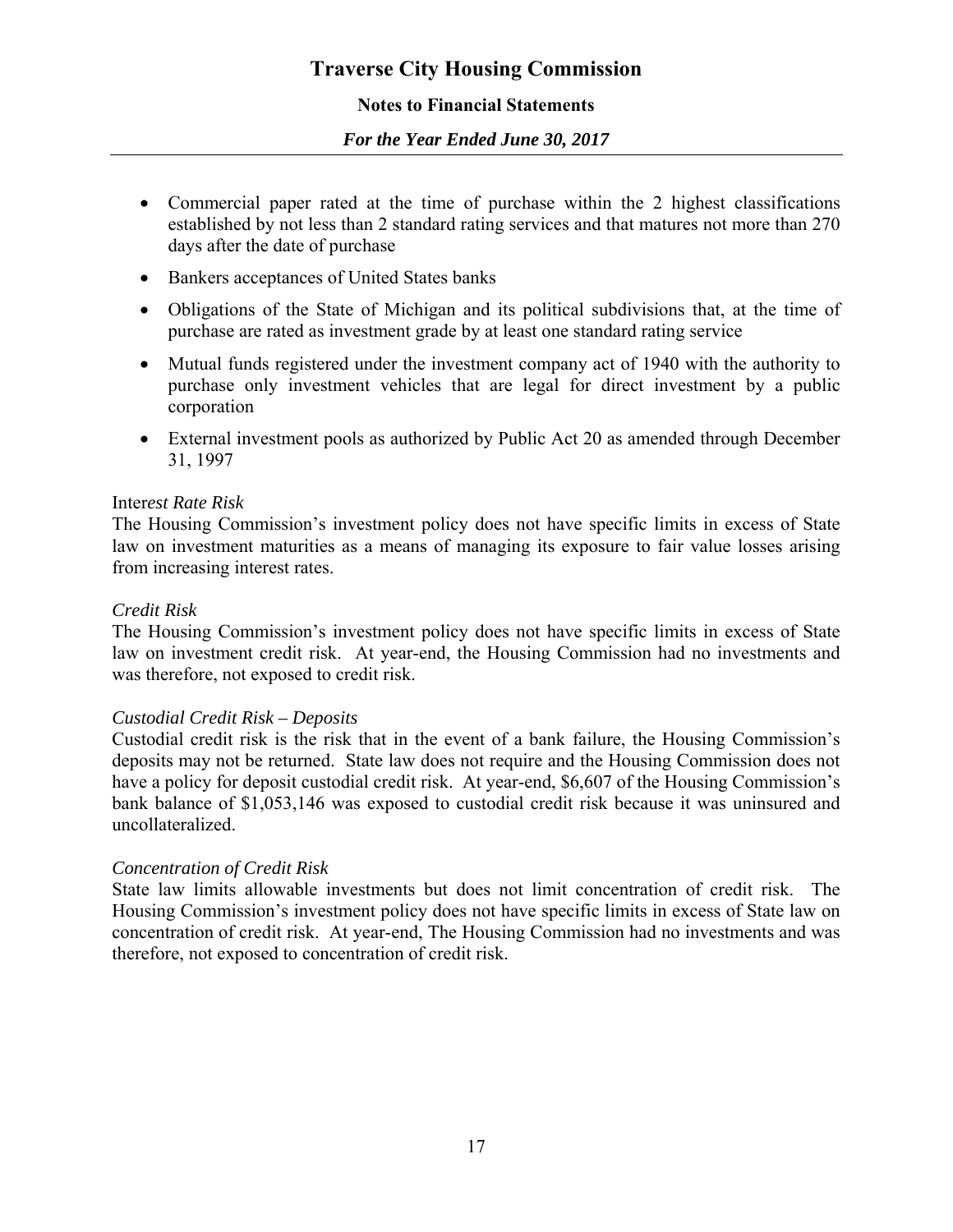### **Notes to Financial Statements**

*For the Year Ended June 30, 2017* 

### **Accounts Receivable**

The balance in accounts receivable was comprised of the following:

| Tenant receivables              | 7,015   |
|---------------------------------|---------|
| Due from HUD                    | 13,445  |
| Allowance for doubtful accounts | (3,665) |
| Interest receivable             | 128     |
| Miscellaneous receivable        | 3.297   |
| Total receivables, net          |         |

### **Capital Assets**

Capital asset activity for the year was as follows:

|                                        | Beginning<br>Balance | Additions     | Disposals | Ending<br>Balance |
|----------------------------------------|----------------------|---------------|-----------|-------------------|
| Capital assets not being depreciated   |                      |               |           |                   |
| Land                                   | \$<br>297,665        | <sup>\$</sup> | $-$ \$    | \$<br>297,665     |
| Capital assets being depreciated       |                      |               |           |                   |
| Buildings and improvements             | 7,957,969            | 232,359       | (10, 896) | 8,179,432         |
| Furniture, equipment and               |                      |               |           |                   |
| machinery – dwelling                   | 98,616               | 6,595         | (1,300)   | 103,911           |
| Furniture, equipment and               |                      |               |           |                   |
| $machinery - administration$           | 242,191              | 37,535        |           | 279,726           |
| Total capital assets being depreciated | 8,298,776            | 276,489       | (12,196)  | 8,563,069         |
| Less accumulated depreciation          | (6,424,478)          | (267,918)     | 12,196    | (6,680,200)       |
| Net capital assets being depreciated   | 1,874,298            | 8,571         |           | 1,882,869         |
| Total net capital assets               | 2,171,963            | 8,571<br>S    |           | 2,180,534         |

### **Long-term Debt**

Following is a summary of changes in long-term debt for the year:

|                              |            |           |                      |               | Amount   |
|------------------------------|------------|-----------|----------------------|---------------|----------|
|                              |            |           |                      |               | Due      |
|                              | Beginning  |           |                      | Ending        | Within   |
|                              | Balance    | Additions | Deductions           | Balance       | One Year |
| HUD loan                     | 467,507 \$ |           | (30,089)<br><b>S</b> | 437,418<br>\$ | 31,612   |
| Lease / purchase agreement   | 208,409    |           | (26, 485)            | 181,924       | 29,098   |
| Accrued compensated absences | 18,687     |           | (4,026)              | 14,661        | 8,475    |
| Total                        | 694,603    |           | (60, 600)            | 634,003       | 69,185   |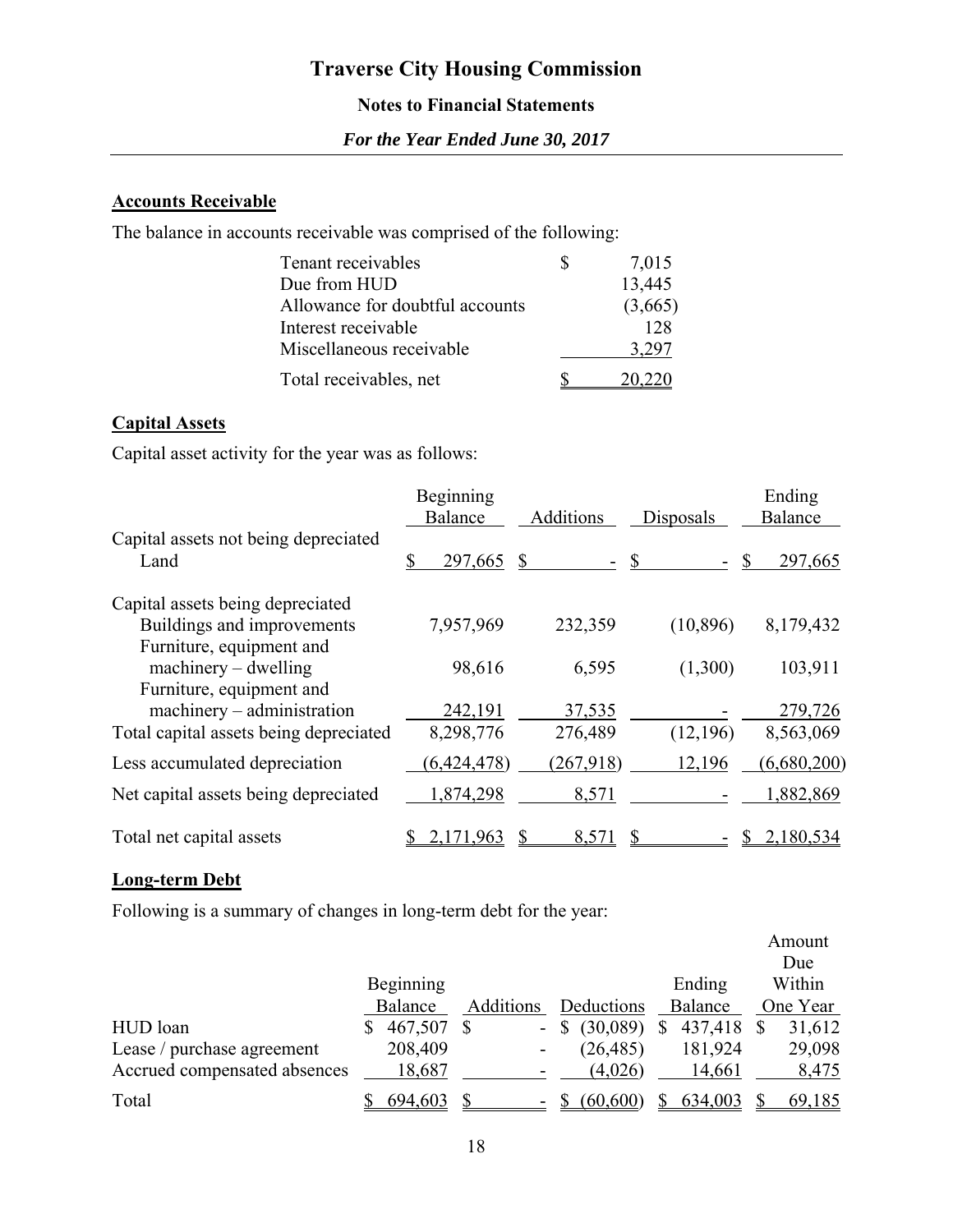**Notes to Financial Statements** 

*For the Year Ended June 30, 2017* 

The HUD loan was entered into in 2008, has an interest rate of 4.95% and matures in 2028. The lease purchase agreement was entered into in 2013 for the purpose of acquiring energy performance equipment, has an interest rate of 2.3% and matures in 2022.

Maturities of the HUD loan and lease purchase agreements are as follows:

| Year Ending |              |              |
|-------------|--------------|--------------|
| June $30$ , | Principal    | Interest     |
| 2018        | \$<br>60,710 | \$<br>29,143 |
| 2019        | 64,424       | 26,103       |
| 2020        | 67,600       | 22,900       |
| 2021        | 70,962       | 19,539       |
| 2022        | 74,490       | 16,010       |
| 2023-2027   | 242,540      | 39,201       |
| 2028        | 38,616       | 801          |
|             | 619,342      | 153,697      |

### **NOTE C - OTHER INFORMATION**

### **Concentration of Revenue**

The Housing Commission is dependent upon HUD to fund its operations through operating subsidies and capital funding grants. Total revenue received from HUD for 2017 and 2016 was \$1,579,153 or 73% and \$1,583,778 or 73% of revenue, respectively.

### **Contingencies**

Under the terms of certain Federal and State grants, periodic audits are required and certain costs may be questioned as not representing appropriate expenditures under the terms of the grants. Such audits could lead to reimbursement to the grantor agencies. Housing Commission management believes disallowances, if any, would be minimal.

### **Risk Management**

The Housing Commission is exposed to various risks of loss related to torts, theft of, damage to and destruction of assets, errors and omissions, injuries to employees and natural disasters. The Housing Commission maintains commercial insurance covering each of these risks of loss. Management believes such coverage is sufficient to preclude any significant uninsured losses to the Housing Commission. Settled claims have not exceeded this commercial coverage in any of the past three fiscal years.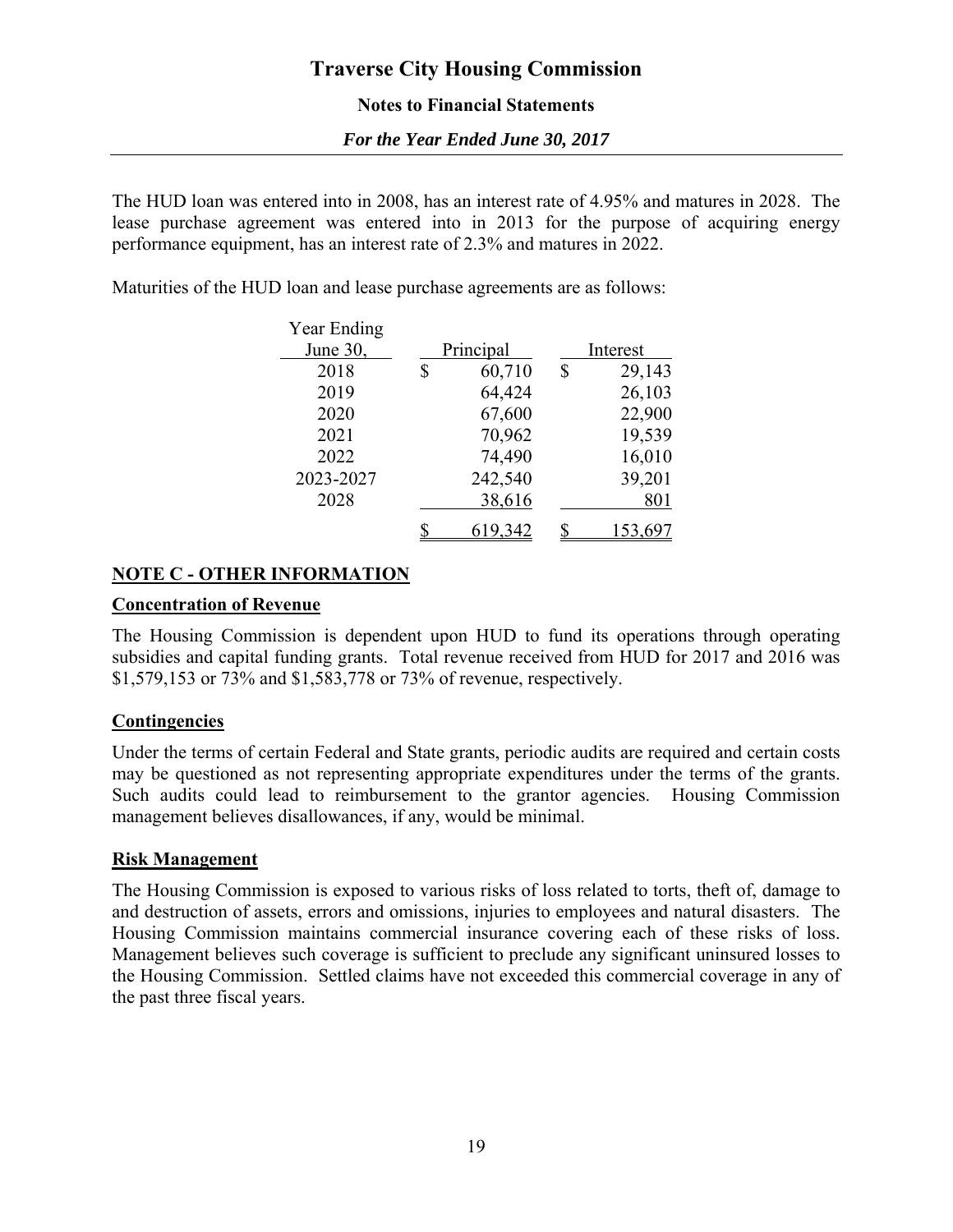### **Notes to Financial Statements**

*For the Year Ended June 30, 2017* 

#### **Employee Benefit Plan**

The Housing Commission participates in a 457 Deferred Compensation Pension Plan covering full-time employees that have completed a six-month probation period. Employees are not required to contribute to the Plan, however, if they do participate, the Housing Commission matches the employee contribution to the Plan up to 3% of the employees gross salary. Once a year, the Housing Commission contributes 4% of gross wages to the Plan for all full-time employees, whether or not they participate. Upon separation, accrued funds remain the property of the employee. During the fiscal year the Housing Commission contributed a total of \$19,404 and employees contributed \$17,986 to the Plan.

### **Capital Fund Program**

The Housing Commission is awarded Capital Fund Program (CFP) grants on a calendar year basis from HUD. The Housing Commission is required to obligate each of the CFP grant years within two years of receiving the award and is required to expend those funds within four years. The following CFP grant years were expended and recognized as revenue and / or capital contributions during the year:

| CFP Grant | Amount   |         |
|-----------|----------|---------|
| Year      | Expended |         |
| 2014      | \$       | 52,554  |
| 2015      |          | 68,087  |
| 2016      |          | 38,491  |
|           |          |         |
| Total     |          | 159,132 |
|           |          |         |

♦ ♦ ♦ ♦ ♦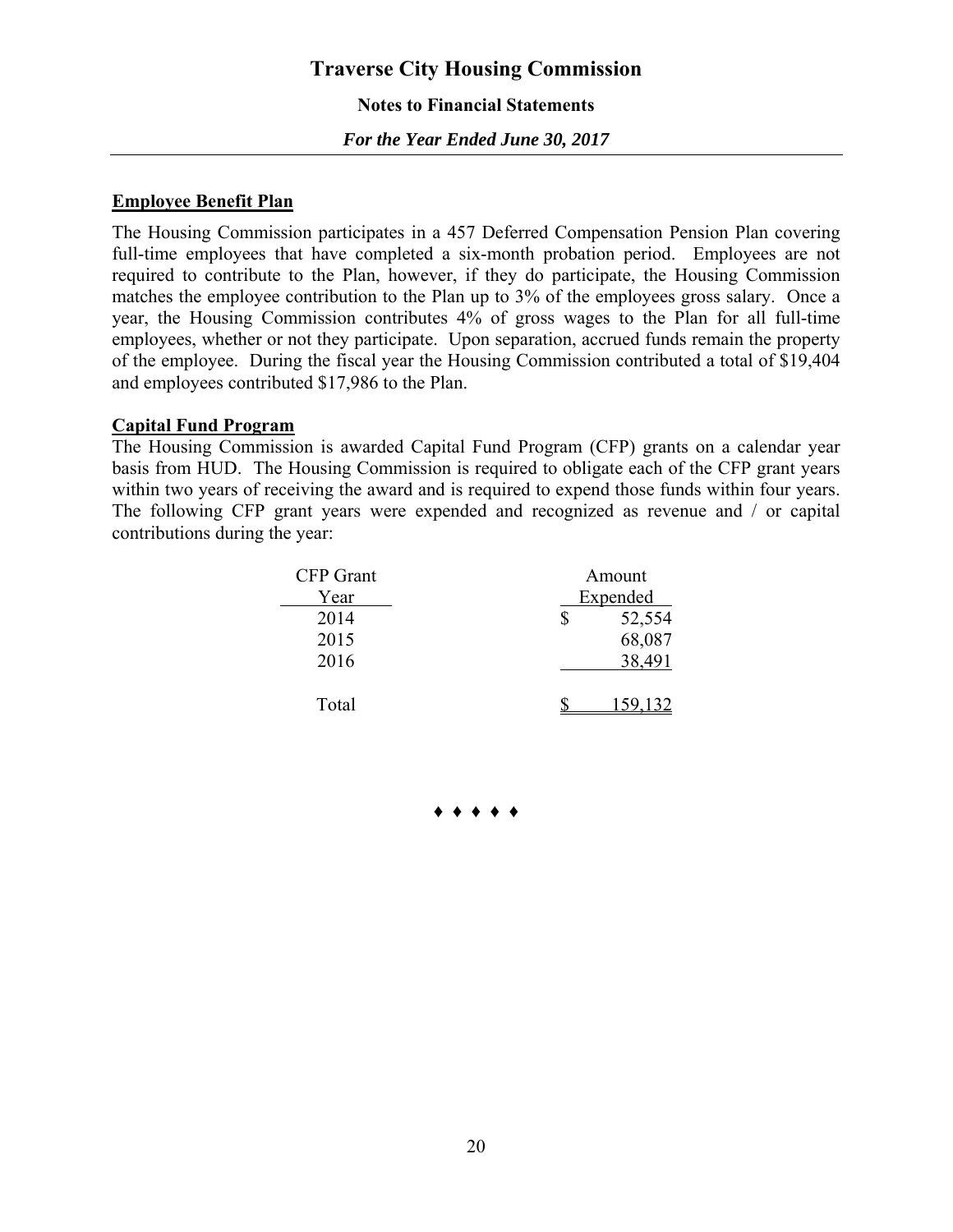### **Traverse City Housing Commission Financial Data Schedule Project Balance Sheet** *June 30, 2017*

| Line<br>Item# | <b>Account Description</b>                                                      | Project<br>MI080000001 |
|---------------|---------------------------------------------------------------------------------|------------------------|
| 111           | Cash - Unrestricted                                                             | \$<br>578,124          |
| 112           | Cash - Restricted - Modernization and Development                               | 26,841                 |
| 114           | Cash - Tenant Security Deposits                                                 | 34,608                 |
| 100           | <b>Total Cash</b>                                                               | 639,573                |
| 122           |                                                                                 | 13,445                 |
| 125           | Accounts Receivable - HUD Other Projects<br>Accounts Receivable - Miscellaneous | 3,297                  |
| 126           | Accounts Receivable - Tenants                                                   | 7,015                  |
| 126.1         | Allowance for Doubtful Accounts - Tenants                                       |                        |
| 129           | Accrued Interest Receivable                                                     | (3,665)                |
|               |                                                                                 | 128                    |
| 120           | Total Receivables, Net of Allowances for Doubtful Accounts                      | 20,220                 |
| 131           | Investments - Unrestricted                                                      | 83,420                 |
| 142           | Prepaid Expenses and Other Assets                                               | 1,231                  |
| 150           | <b>Total Current Assets</b>                                                     | 744,444                |
| 161           | Land                                                                            | 297,665                |
| 162           | <b>Buildings</b>                                                                | 8,179,432              |
| 163           | Furniture, Equipment & Machinery - Dwellings                                    | 103,911                |
| 164           | Furniture, Equipment & Machinery - Administration                               | 273,669                |
| 166           | <b>Accumulated Depreciation</b>                                                 | (6,676,115)            |
| 160           | Total Capital Assets, Net of Accumulated Depreciation                           | 2,178,562              |
| 180           | <b>Total Non-Current Assets</b>                                                 | 2,178,562              |
| 290           | <b>Total Assets</b>                                                             | 2,923,006<br>\$        |
|               |                                                                                 |                        |
| 312           | Accounts Payable <= 90 Days                                                     | \$<br>41,392           |
| 321           | Accrued Wage/Payroll Taxes Payable                                              | 9,610                  |
| 322           | Accrued Compensated Absences - Current Portion                                  | 6,956                  |
| 333           | Accounts Payable - Other Government                                             | 24,365                 |
| 341           | <b>Tenant Security Deposits</b>                                                 | 34,608                 |
| 342           | <b>Unearned Revenues</b>                                                        | 7,126                  |
| 343           | Current Portion of Long-term Debt - Capital Projects/Mortgage Revenue Bonds     | 60,710                 |
| 346           | Accrued Liabilities - Other                                                     | 18,570                 |
| 310           | Total Current Liabilities                                                       | 203,337                |
| 351           | Long-term Debt, Net of Current - Capital Projects/Mortgage Revenue              | 558,632                |
| 354           | Accrued Compensated Absences - Non-Current                                      | 5,149                  |
| 350           | <b>Total Non-Current Liabilities</b>                                            | 563,781                |
| 300           | <b>Total Liabilities</b>                                                        | 767,118                |
| 508.4         | Net Investment in Capital Assets                                                | 1,559,220              |
| 511.4         | <b>Restricted Net Position</b>                                                  | 26,841                 |
| 512.4         | Unrestricted Net Position                                                       | 569,827                |
|               |                                                                                 |                        |
| 513           | Total Equity - Net Assets / Position                                            | 2,155,888              |
| 600           | Total Liab., Def. Inflow of Res., and Equity - Net Assets / Position            | \$<br>2,923,006        |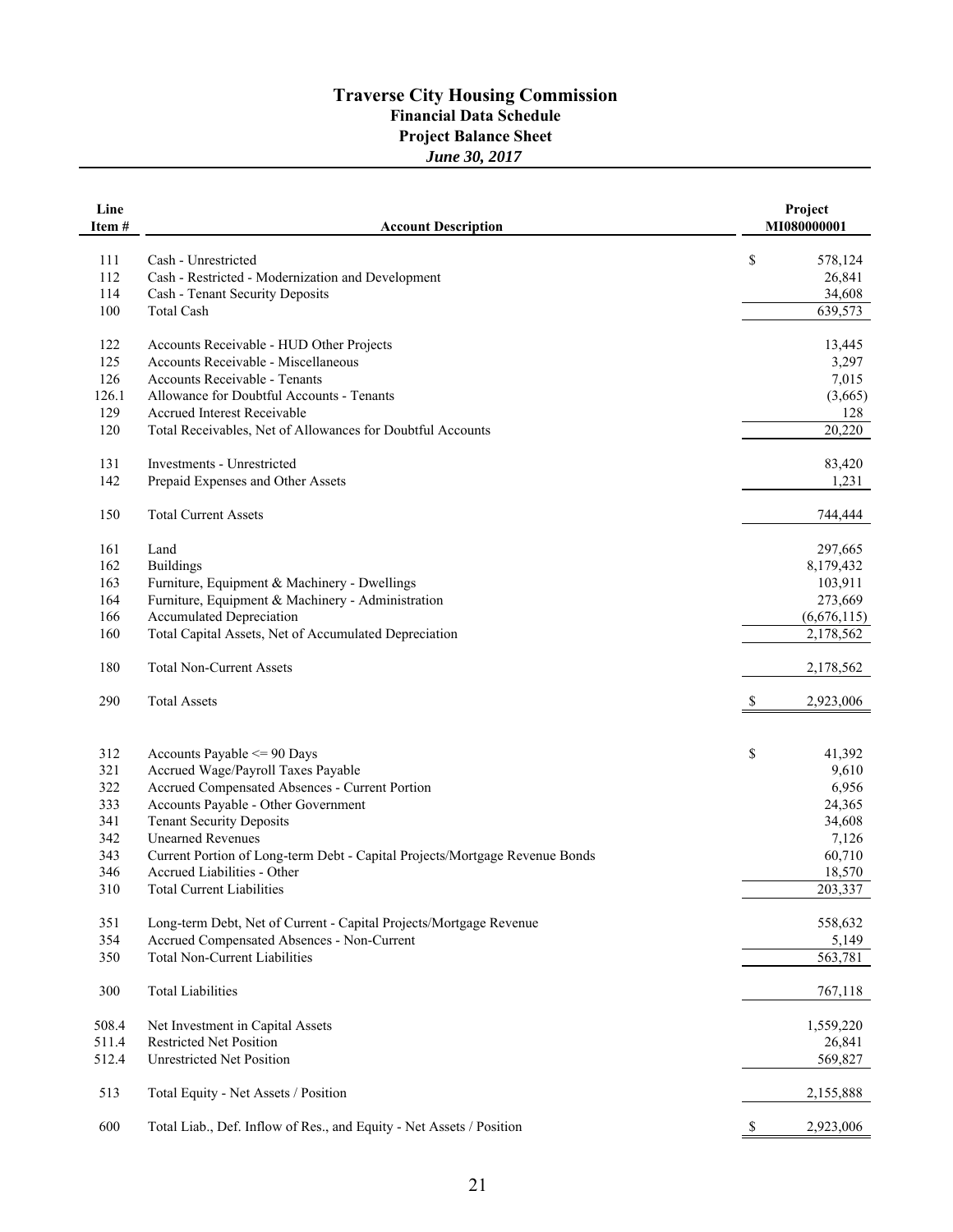#### **Traverse City Housing Commission Financial Data Schedule Project Income Statement** *For the Year Ended June 30, 2017*

| Line<br>Item#  | <b>Account Description</b>                                       | Total<br><b>Projects</b> | Project<br>MI080000001   | Operating<br><b>Fund Program</b> | <b>Capital Fund</b><br>Program |
|----------------|------------------------------------------------------------------|--------------------------|--------------------------|----------------------------------|--------------------------------|
| 70300          | Net Tenant Rental Revenue                                        | \$<br>430,802            | <sup>\$</sup><br>430,802 | $\mathsf{s}$<br>430,802          | S                              |
| 70400          | Tenant Revenue - Other                                           | 2,059                    | 2,059                    | 2,059                            |                                |
| 70500          | <b>Total Tenant Revenue</b>                                      | 432,861                  | 432,861                  | 432,861                          |                                |
| 70600          | HUD PHA Operating Grants                                         | 253,023                  | 253,023                  | 253,023                          |                                |
| 70610          | Capital Grants                                                   | 159,132                  | 159,132                  |                                  | 159,132                        |
| 71100          | Investment Income - Unrestricted                                 | 3,296                    | 3,296                    | 3,296                            |                                |
| 71500          | Other Revenue                                                    | 136,612                  | 136,612                  | 136,612                          |                                |
| 71600          | Gain or Loss on Sale of Capital Assets                           | 300                      | 300                      | 300                              |                                |
| 70000          | <b>Total Revenue</b>                                             | 985,224                  | 985,224                  | 826,092                          | 159,132                        |
| 91100          | <b>Administrative Salaries</b>                                   | 129,735                  | 129,735                  | 129,735                          |                                |
| 91200          | <b>Auditing Fees</b>                                             | 4,060                    | 4,060                    | 4,060                            |                                |
| 91400          | Advertising and Marketing                                        | 2,358                    | 2,358                    | 2,358                            |                                |
| 91500          | Employee Benefit Contributions - Administrative                  | 48,318                   | 48,318                   | 48,318                           |                                |
| 91600          | Office Expenses                                                  | 64,306                   | 64,306                   | 64,306                           |                                |
| 91700<br>91800 | Legal Expense<br>Travel                                          | 13,767<br>8,070          | 13,767<br>8,070          | 13,767<br>8,070                  |                                |
| 91900          | Other                                                            | 6,549                    | 6,549                    | 6,549                            |                                |
| 91000          | Total Operating - Administrative                                 | 277,163                  | 277,163                  | 277,163                          | $\blacksquare$                 |
|                |                                                                  |                          |                          |                                  |                                |
| 92400<br>92500 | Tenant Services - Other<br><b>Total Tenant Services</b>          | 46,465<br>46,465         | 46,465<br>46,465         | 46,465<br>46,465                 | ä,                             |
|                |                                                                  |                          |                          |                                  |                                |
| 93100          | Water                                                            | 14,872                   | 14,872                   | 14,872                           |                                |
| 93200          | Electricity                                                      | 128,457                  | 128,457                  | 128,457                          |                                |
| 93300          | Gas                                                              | 15,100                   | 15,100                   | 15,100                           |                                |
| 93000          | <b>Total Utilities</b>                                           | 158,429                  | 158,429                  | 158,429                          | $\overline{\phantom{a}}$       |
| 94100          | Ordinary Maintenance and Operations - Labor                      | 93,120                   | 93,120                   | 93,120                           |                                |
| 94200          | Ordinary Maintenance and Operations - Materials and Other        | 35,531                   | 35,531                   | 35,531                           |                                |
| 94300          | Ordinary Maintenance and Operations Contracts                    | 138,335                  | 138,335                  | 138,335                          |                                |
| 94500          | Employee Benefit Contributions - Ordinary Maintenance            | 29,179                   | 29,179                   | 29,179                           |                                |
| 94000          | Total Maintenance                                                | 296,165                  | 296,165                  | 296,165                          |                                |
| 96140          | All Other Insurance                                              | 28,633                   | 28,633                   | 28,633                           |                                |
| 96100          | Total Insurance Premiums                                         | 28,633                   | 28,633                   | 28,633                           | ä,                             |
|                |                                                                  |                          |                          |                                  |                                |
| 96300          | Payments in Lieu of Taxes                                        | 24,365                   | 24,365                   | 24,365                           |                                |
| 96400<br>96000 | Bad Debt - Tenant Rents<br><b>Total Other General Expenses</b>   | 7,468<br>31,833          | 7,468<br>31,833          | 7,468<br>31,833                  | $\overline{\phantom{a}}$       |
|                |                                                                  |                          |                          |                                  |                                |
| 96710          | Interest on Mortgage (or Bonds) Payable                          | 22,465                   | 22,465                   |                                  | 22,465                         |
| 96720          | Interest on Notes Payable (Short and Long Term)                  | 9,515                    | 9,515                    | 9,515                            |                                |
| 96700          | Total Interest Expense and Amortization Cost                     | 31,980                   | 31,980                   | 9,515                            | 22,465                         |
| 96900          | <b>Total Operating Expenses</b>                                  | 870,668                  | 870,668                  | 848,203                          | 22,465                         |
| 97000          | Excess of Operating Revenue over Operating Expenses              | 114,556                  | 114,556                  | (22, 111)                        | 136,667                        |
| 97100          | Extraordinary Maintenance                                        | 4,545                    | 4,545                    | 4,545                            |                                |
| 97400          | Depreciation Expense                                             | 267,293                  | 267,293                  | 267,293                          |                                |
| 90000          | <b>Total Expenses</b>                                            | 1,142,506                | 1,142,506                | 1,120,041                        | 22,465                         |
| 10000          | Excess (Deficiency) of Total Revenue Over (Under) Total Expenses | (157, 282)               | (157, 282)               | (293, 949)                       | 136,667                        |
| 11020          | Required Annual Debt Principal Payments                          | 56,574                   | 56,574                   | 26,485                           | 30,089                         |
| 11030          | <b>Beginning Equity</b>                                          | 2,313,170                | 2,313,170                | 2,313,170                        |                                |
| 11190<br>11210 | Unit Months Available<br>Number of Unit Months Leased            | 1,620<br>1,611           | 1,620<br>1,611           | 1,620<br>1,611                   |                                |
| 11270          | Excess Cash                                                      | 442,352                  | 442,352                  | 442,352                          |                                |
| 11620          | <b>Building Purchases</b>                                        | 97,201                   | 97,201                   |                                  | 97,201                         |
| 13510          | CFFP Debt Service Payments                                       | 52,554                   | 52,554                   |                                  | 52,554                         |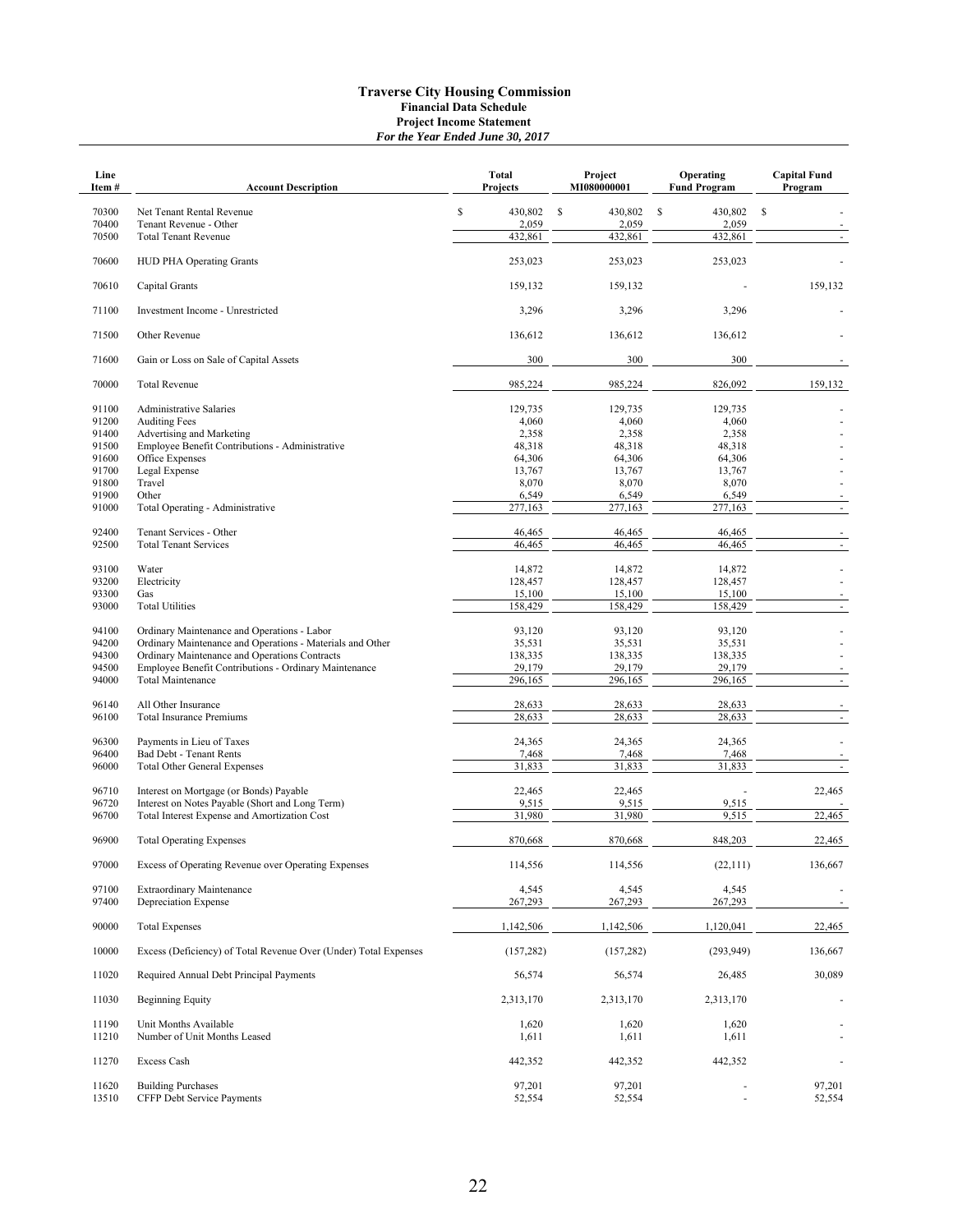### **Financial Data Schedule**

### **Program Financials - Balance Sheet**

*June 30, 2017*

| Line<br>Item# | <b>Account Description</b>                                           | 14.871<br><b>Housing</b><br><b>Choice</b><br><b>Vouchers</b> |
|---------------|----------------------------------------------------------------------|--------------------------------------------------------------|
|               |                                                                      |                                                              |
| 111<br>113    | Cash - Unrestricted<br>Cash - Other Restricted                       | \$<br>157,977                                                |
| 115           | Cash - Restricted for Payment of Current Liabilities                 | 27,233<br>41,906                                             |
| 100           | <b>Total Cash</b>                                                    | 227,116                                                      |
|               |                                                                      |                                                              |
| 150           | <b>Total Current Assets</b>                                          | 227,116                                                      |
| 164           | Furniture, Equipment & Machinery - Administration                    | 6,057                                                        |
| 166           | <b>Accumulated Depreciation</b>                                      | (4,085)                                                      |
| 160           | Total Capital Assets, Net of Accumulated Depreciation                | 1,972                                                        |
| 180           | <b>Total Non-Current Assets</b>                                      | 1,972                                                        |
| 290           | <b>Total Assets</b>                                                  | \$<br>229,088                                                |
|               |                                                                      |                                                              |
| 312           | Accounts Payable $\leq$ 90 Days                                      | \$<br>6,210                                                  |
| 321           | Accrued Wage/Payroll Taxes Payable                                   | 3,451                                                        |
| 322           | Accrued Compensated Absences - Current Portion                       | 1,519                                                        |
| 345           | Other Current Liabilities                                            | 41,906                                                       |
| 310           | <b>Total Current Liabilities</b>                                     | 53,086                                                       |
| 354           | Accrued Compensated Absences - Non Current                           | 1,037                                                        |
| 350           | <b>Total Non-Current Liabilities</b>                                 | 1,037                                                        |
| 300           | <b>Total Liabilities</b>                                             | 54,123                                                       |
| 508.4         | Net Investment in Capital Assets                                     | 1,972                                                        |
| 511.4         | <b>Restricted Net Position</b>                                       | 27,233                                                       |
| 512.4         | <b>Unrestricted Net Position</b>                                     | 145,760                                                      |
| 513           | Total Equity - Net Assets / Position                                 | 174,965                                                      |
| 600           | Total Liab., Def. Inflow of Res., and Equity - Net Assets / Position | \$<br>229,088                                                |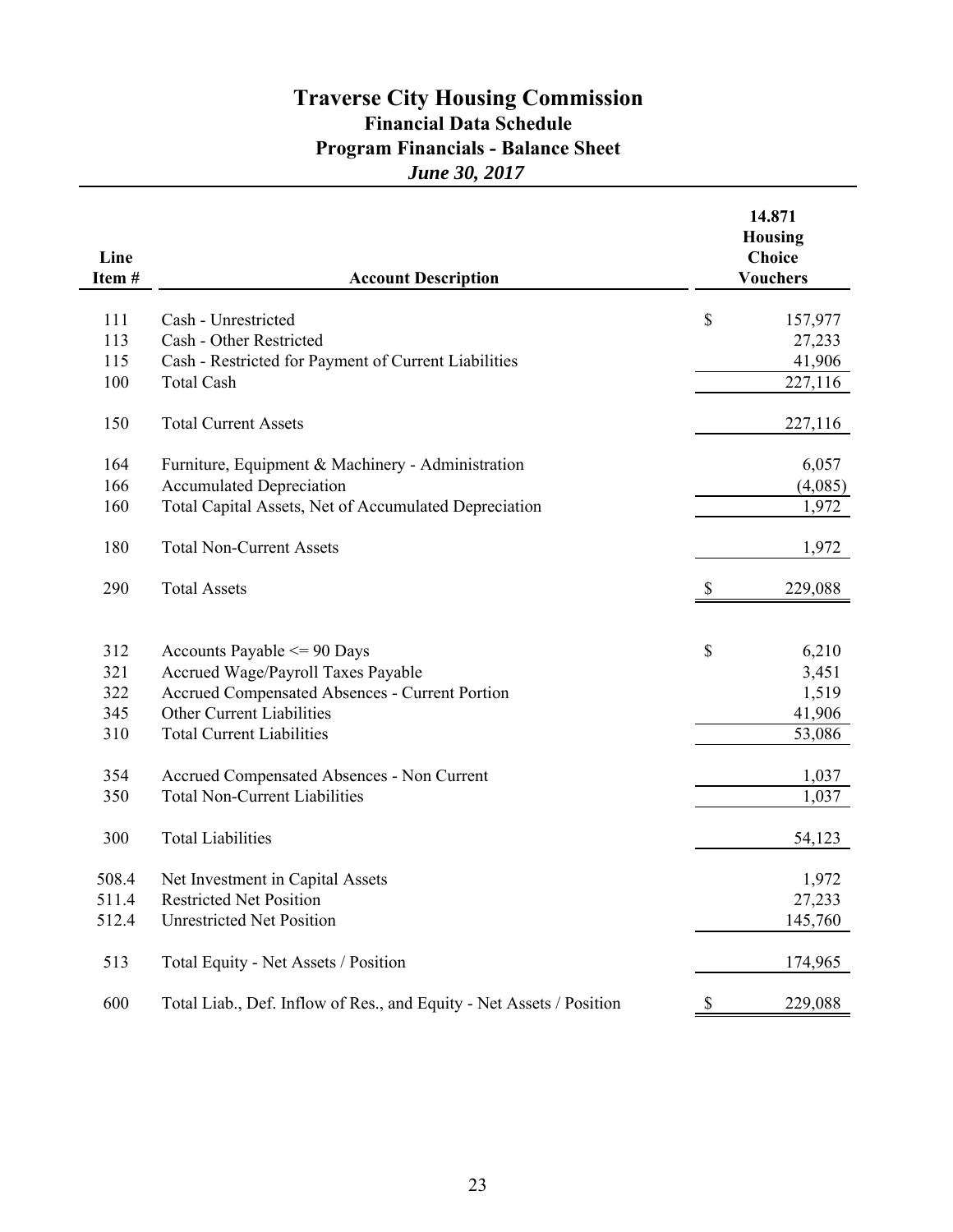### **Traverse City Housing Commission Financial Data Schedule Program Financials - Income Statement** *For the Year Ended June 30, 2017*

| Line<br>Item# | <b>Account Description</b>                                       | 14.871<br><b>Housing</b><br><b>Choice</b><br><b>Vouchers</b> |
|---------------|------------------------------------------------------------------|--------------------------------------------------------------|
| 70600         | <b>HUD PHA Operating Grants</b>                                  | \$<br>1,166,998                                              |
| 71400         | Fraud Recovery                                                   | 1,660                                                        |
| 71500         | Other Revenue                                                    | 13,536                                                       |
| 70000         | <b>Total Revenue</b>                                             | 1,182,194                                                    |
| 91100         | <b>Administrative Salaries</b>                                   | 90,660                                                       |
| 91200         | <b>Auditing Fees</b>                                             | 1,740                                                        |
| 91400         | Advertising and Marketing                                        | 45                                                           |
| 91500         | Employee Benefit Contributions - Administrative                  | 27,259                                                       |
| 91600         | Office Expenses                                                  | 29,426                                                       |
| 91700         | Legal Expenses                                                   | 1,402                                                        |
| 91800         | Travel                                                           | 3,020                                                        |
| 91900         | Other                                                            | 8,129                                                        |
| 91000         | Total Operating - Administrative                                 | 161,681                                                      |
| 96900         | <b>Total Operating Expenses</b>                                  | 161,681                                                      |
| 97000         | Excess of Operating Revenue over Operating Expenses              | 1,020,513                                                    |
| 97300         | Housing Assistance Payments                                      | 988,925                                                      |
| 97400         | Depreciation Expense                                             | 625                                                          |
| 90000         | <b>Total Expenses</b>                                            | 1,151,231                                                    |
| 10000         | Excess (Deficiency) of Total Revenue Over (Under) Total Expenses | 30,963                                                       |
| 11030         | <b>Beginning Equity</b>                                          | 144,002                                                      |
| 11170         | Administrative Fee Equity                                        | 147,732                                                      |
| 11180         | Housing Assistance Payments Equity                               | 27,233                                                       |
| 11190         | Unit Months Available                                            | 2,064                                                        |
| 11210         | Number of Unit Months Leased                                     | 1,966                                                        |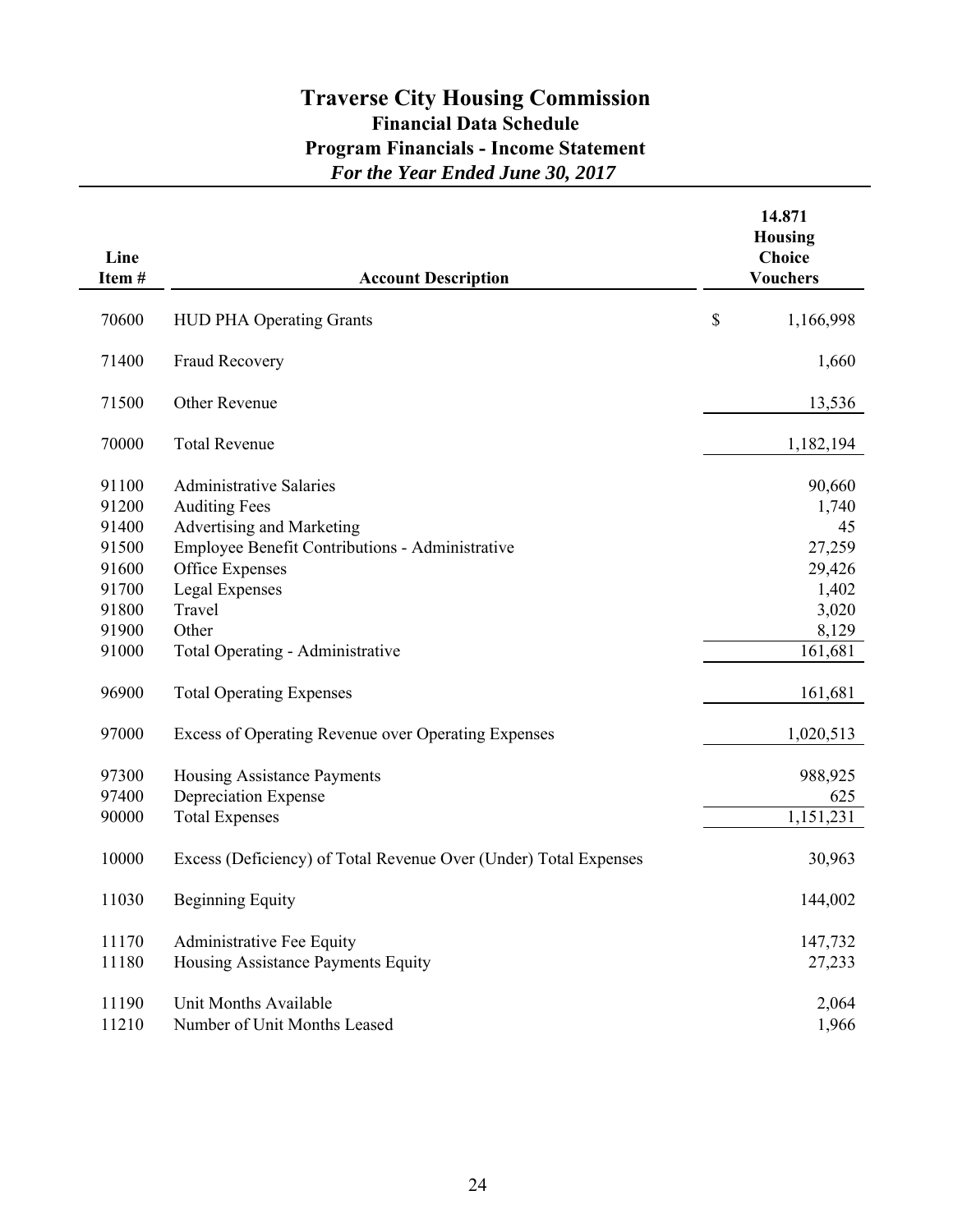### **Financial Data Schedule**

**PHA Financial Data - Balance Sheet**

#### *June 30, 2017*

| Line<br>Item# | <b>Account Description</b>                                           |    | Project<br><b>Totals</b> |    | Program<br><b>Totals</b> | Subtotal         | Total           |
|---------------|----------------------------------------------------------------------|----|--------------------------|----|--------------------------|------------------|-----------------|
| 111           | Cash - Unrestricted                                                  | \$ | 578,124                  | \$ | 157,977                  | \$<br>736,101    | \$<br>736,101   |
| 112           | Cash - Restricted - Modernization and Development                    |    | 26,841                   |    |                          | 26,841           | 26,841          |
| 113           | Cash - Other Restricted                                              |    |                          |    | 27,233                   | 27,233           | 27,233          |
| 114           | Cash - Tenant Security Deposits                                      |    | 34,608                   |    |                          | 34,608           | 34,608          |
| 115           | Cash - Restricted for Payment of Current Liabilities                 |    |                          |    | 41,906                   | 41,906           | 41,906          |
| 100           | <b>Total Cash</b>                                                    |    | 639,573                  |    | 227,116                  | 866,689          | 866,689         |
| 122           | Accounts Receivable - HUD Other Projects                             |    | 13,445                   |    |                          | 13,445           | 13,445          |
| 125           | Accounts Receivable - Miscellaneous                                  |    | 3,297                    |    |                          | 3,297            | 3,297           |
| 126           | <b>Accounts Receivable - Tenants</b>                                 |    | 7,015                    |    |                          | 7,015            | 7,015           |
| 126.1         | Allowance for Doubtful Accounts - Tenants                            |    | (3,665)                  |    |                          | (3,665)          | (3,665)         |
| 129           | Accrued Interest Receivable                                          |    | 128                      |    |                          | 128              | 128             |
| 120           | Total Receivables, Net of Allowances for Doubtful Accounts           |    | 20,220                   |    | $\overline{\phantom{a}}$ | 20,220           | 20,220          |
| 131           | Investments - Unrestricted                                           |    | 83,420                   |    |                          | 83,420           | 83,420          |
| 142           | Prepaid Expenses and Other Assets                                    |    | 1,231                    |    |                          | 1,231            | 1,231           |
| 150           | <b>Total Current Assets</b>                                          |    | 744,444                  |    | 227,116                  | 971,560          | 971,560         |
| 161           | Land                                                                 |    | 297,665                  |    |                          | 297,665          | 297,665         |
| 162           | <b>Buildings</b>                                                     |    | 8,179,432                |    |                          | 8,179,432        | 8,179,432       |
| 163           | Furniture, Equipment & Machinery - Dwellings                         |    | 103,911                  |    |                          | 103,911          | 103,911         |
| 164           | Furniture, Equipment & Machinery - Administration                    |    | 273,669                  |    | 6,057                    | 279,726          | 279,726         |
| 166           | <b>Accumulated Depreciation</b>                                      |    | (6,676,115)              |    | (4,085)                  | (6,680,200)      | (6,680,200)     |
| 160           | Total Capital Assets, Net of Accumulated Depreciation                |    | 2,178,562                |    | 1,972                    | 2,180,534        | 2,180,534       |
| 180           | <b>Total Non-Current Assets</b>                                      |    | 2,178,562                |    | 1,972                    | 2,180,534        | 2,180,534       |
| 290           | <b>Total Assets</b>                                                  | S  | 2,923,006                | S  | 229,088                  | \$<br>3,152,094  | \$<br>3,152,094 |
|               |                                                                      |    |                          |    |                          |                  |                 |
| 312           | Accounts Payable <= 90 Days                                          | \$ | 41,392                   | \$ | 6,210                    | \$<br>47,602     | \$<br>47,602    |
| 321           | Accrued Wage/Payroll Taxes Payable                                   |    | 9,610                    |    | 3,451                    | 13,061           | 13,061          |
| 322           | Accrued Compensated Absences - Current Portion                       |    | 6,956                    |    | 1,519                    | 8,475            | 8,475           |
| 333           | Accounts Payable - Other Government                                  |    | 24,365                   |    |                          | 24,365           | 24,365          |
| 341           | <b>Tenant Security Deposits</b>                                      |    | 34,608                   |    |                          | 34,608           | 34,608          |
| 342           | <b>Unearned Revenues</b>                                             |    | 7,126                    |    |                          | 7,126            | 7,126           |
| 343           | Current Portion of Long-term Debt - Capital Projects/                |    |                          |    |                          |                  |                 |
|               | Mortgage Revenue Bonds                                               |    | 60,710                   |    |                          | 60.710           | 60,710          |
| 345           | Other Current Liabilities                                            |    |                          |    | 41,906                   | 41,906           | 41,906          |
| 346           | Accrued Liabilities - Other                                          |    | 18,570                   |    |                          | 18,570           | 18,570          |
| 310           | <b>Total Current Liabilities</b>                                     |    | 203,337                  |    | 53,086                   | 256,423          | 256,423         |
| 351           | Long-term Debt, Net of Current - Capital Projects/                   |    |                          |    |                          |                  |                 |
|               | Mortgage Revenue Bonds                                               |    | 558,632                  |    | $\overline{\phantom{a}}$ | 558,632          | 558,632         |
| 354           | Accrued Compensated Absences - Non-Current                           |    | 5,149                    |    | 1,037                    | 6,186            | 6,186           |
| 350           | <b>Total Non-Current Liabilities</b>                                 |    | 563,781                  |    | 1,037                    | $\sqrt{564,818}$ | 564,818         |
| 300           | <b>Total Liabilities</b>                                             |    | 767,118                  |    | 54,123                   | 821,241          | 821,241         |
| 508.4         | Net Investment in Capital Assets                                     |    | 1,559,220                |    | 1,972                    | 1,561,192        | 1,561,192       |
| 511.4         | <b>Restricted Net Position</b>                                       |    | 26,841                   |    | 27,233                   | 54,074           | 54,074          |
| 512.4         | <b>Unrestricted Net Position</b>                                     |    | 569,827                  |    | 145,760                  | 715,587          | 715,587         |
| 513           | Total Equity - Net Assets / Position                                 |    | 2,155,888                |    | 174,965                  | 2,330,853        | 2,330,853       |
| 600           | Total Liab., Def. Inflow of Res., and Equity - Net Assets / Position | \$ | 2,923,006                | -S | 229,088                  | \$3,152,094      | \$3,152,094     |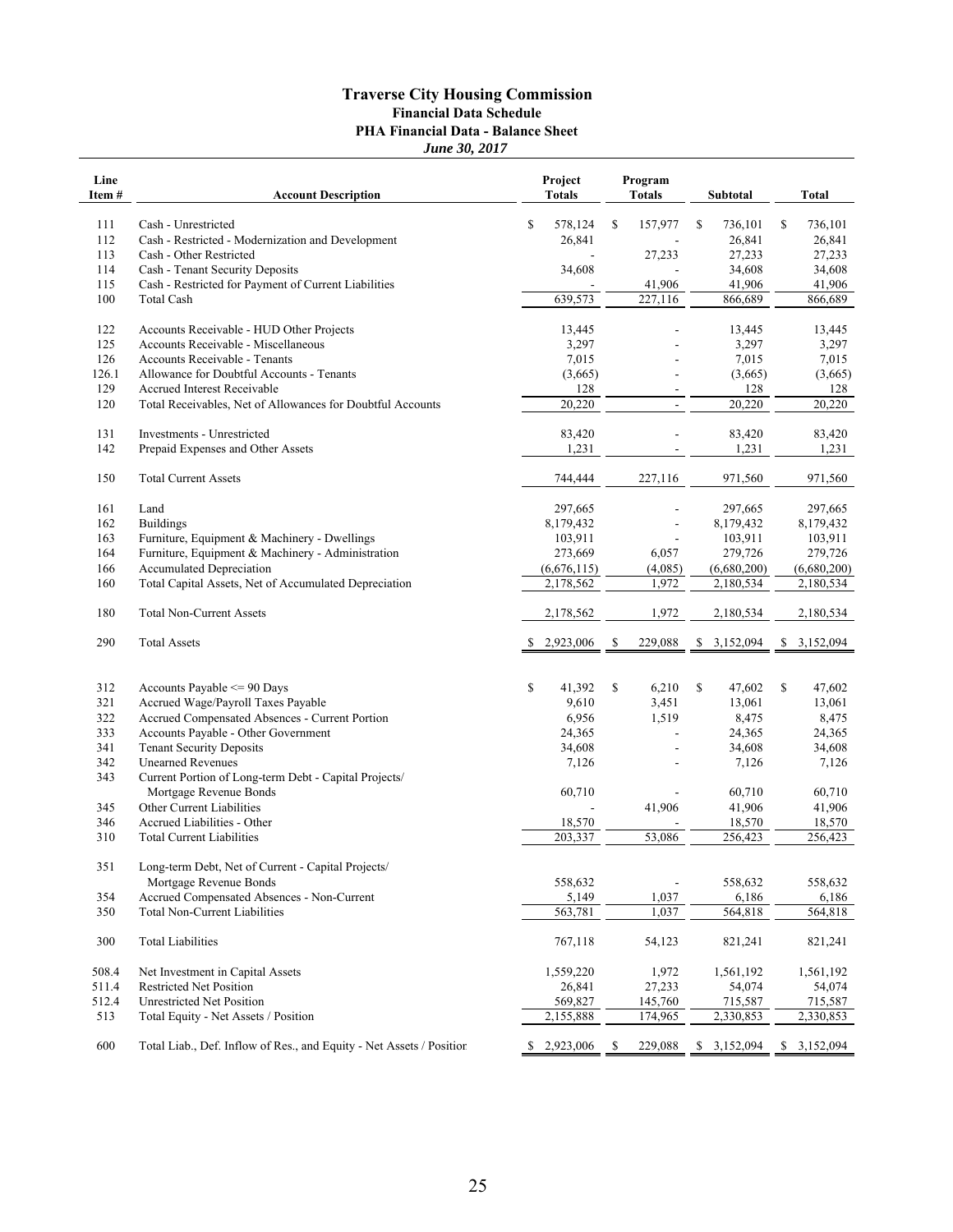#### **Traverse City Housing Commission Financial Data Schedule PHA Financial Data - Income Statement** *For the Year Ended June 30, 2017*

| Line<br>Item# | <b>Account Description</b>                                | Project<br><b>Totals</b> | Program<br><b>Totals</b>     | Subtotal          | <b>Total</b>      |
|---------------|-----------------------------------------------------------|--------------------------|------------------------------|-------------------|-------------------|
| 70300         | Net Tenant Rental Revenue                                 | \$<br>430,802            | \$                           | \$<br>430,802     | \$<br>430,802     |
| 70400         | Tenant Revenue - Other                                    | 2,059                    |                              | 2,059             | 2,059             |
| 70500         | <b>Total Tenant Revenue</b>                               | 432,861                  | $\overline{a}$               | 432,861           | 432,861           |
| 70600         | HUD PHA Operating Grants                                  | 253,023                  | 1,166,998                    | 1,420,021         | 1,420,021         |
| 70610         | Capital Grants                                            | 159,132                  |                              | 159,132           | 159,132           |
| 71100         | Investment Income - Unrestricted                          | 3,296                    |                              | 3,296             | 3,296             |
| 71400         | Fraud Recovery                                            |                          | 1,660                        | 1,660             | 1,660             |
| 71500         | Other Revenue                                             | 136,612                  | 13,536                       | 150,148           | 150,148           |
| 71600         | Gain or Loss on Sale of Capital Assets                    | 300                      |                              | 300               | 300               |
| 70000         | <b>Total Revenue</b>                                      | 985,224                  | 1,182,194                    | 2,167,418         | 2,167,418         |
| 91100         | <b>Administrative Salaries</b>                            | 129,735                  | 90,660                       | 220,395           | 220,395           |
| 91200         | <b>Auditing Fees</b>                                      | 4,060                    | 1,740                        | 5,800             | 5,800             |
| 91400         | Advertising and Marketing                                 | 2,358                    | 45                           | 2,403             | 2,403             |
| 91500         | Employee Benefit Contributions - Administrative           | 48,318                   | 27,259                       | 75,577            | 75,577            |
| 91600         | Office Expenses                                           | 64,306                   | 29,426                       | 93,732            | 93,732            |
| 91700         | Legal Expense                                             | 13,767                   | 1,402                        | 15,169            | 15,169            |
| 91800         | Travel                                                    | 8,070                    | 3,020                        | 11,090            | 11,090            |
| 91900         | Other                                                     | 6,549                    | 8,129                        | 14,678            | 14,678            |
| 91000         | Total Operating - Administrative                          | 277,163                  | 161,681                      | 438,844           | 438,844           |
| 92400         | Tenant Services - Other                                   | 46,465                   |                              | 46,465            | 46,465            |
| 92500         | <b>Total Tenant Services</b>                              | 46,465                   | $\overline{\phantom{a}}$     | 46,465            | 46,465            |
|               |                                                           |                          |                              |                   |                   |
| 93100         | Water                                                     | 14,872                   |                              | 14,872            | 14,872            |
| 93200         | Electricity<br>Gas                                        | 128,457                  |                              | 128,457           | 128,457           |
| 93300         | <b>Total Utilities</b>                                    | 15,100<br>158,429        |                              | 15,100<br>158,429 | 15,100<br>158,429 |
| 93000         |                                                           |                          | $\overline{\phantom{a}}$     |                   |                   |
| 94100         | Ordinary Maintenance and Operations - Labor               | 93,120                   |                              | 93,120            | 93,120            |
| 94200         | Ordinary Maintenance and Operations - Materials and Other | 35,531                   |                              | 35,531            | 35,531            |
| 94300         | Ordinary Maintenance and Operations Contracts             | 138,335                  | $\qquad \qquad \blacksquare$ | 138,335           | 138,335           |
| 94500         | Employee Benefit Contributions - Ordinary Maintenance     | 29,179                   |                              | 29,179            | 29,179            |
| 94000         | <b>Total Maintenance</b>                                  | 296,165                  | $\overline{\phantom{a}}$     | 296,165           | 296,165           |
| 96140         | All Other Insurance                                       | 28,633                   |                              | 28,633            | 28,633            |
| 96100         | <b>Total Insurance Premiums</b>                           | 28,633                   | $\overline{\phantom{a}}$     | 28,633            | 28,633            |
|               |                                                           |                          |                              |                   |                   |
| 96300         | Payments in Lieu of Taxes                                 | 24,365                   |                              | 24,365            | 24,365            |
| 96400         | Bad Debt - Tenant Rents                                   | 7,468                    |                              | 7,468             | 7,468             |
| 96000         | <b>Total Other General Expenses</b>                       | 31,833                   | $\blacksquare$               | 31,833            | 31,833            |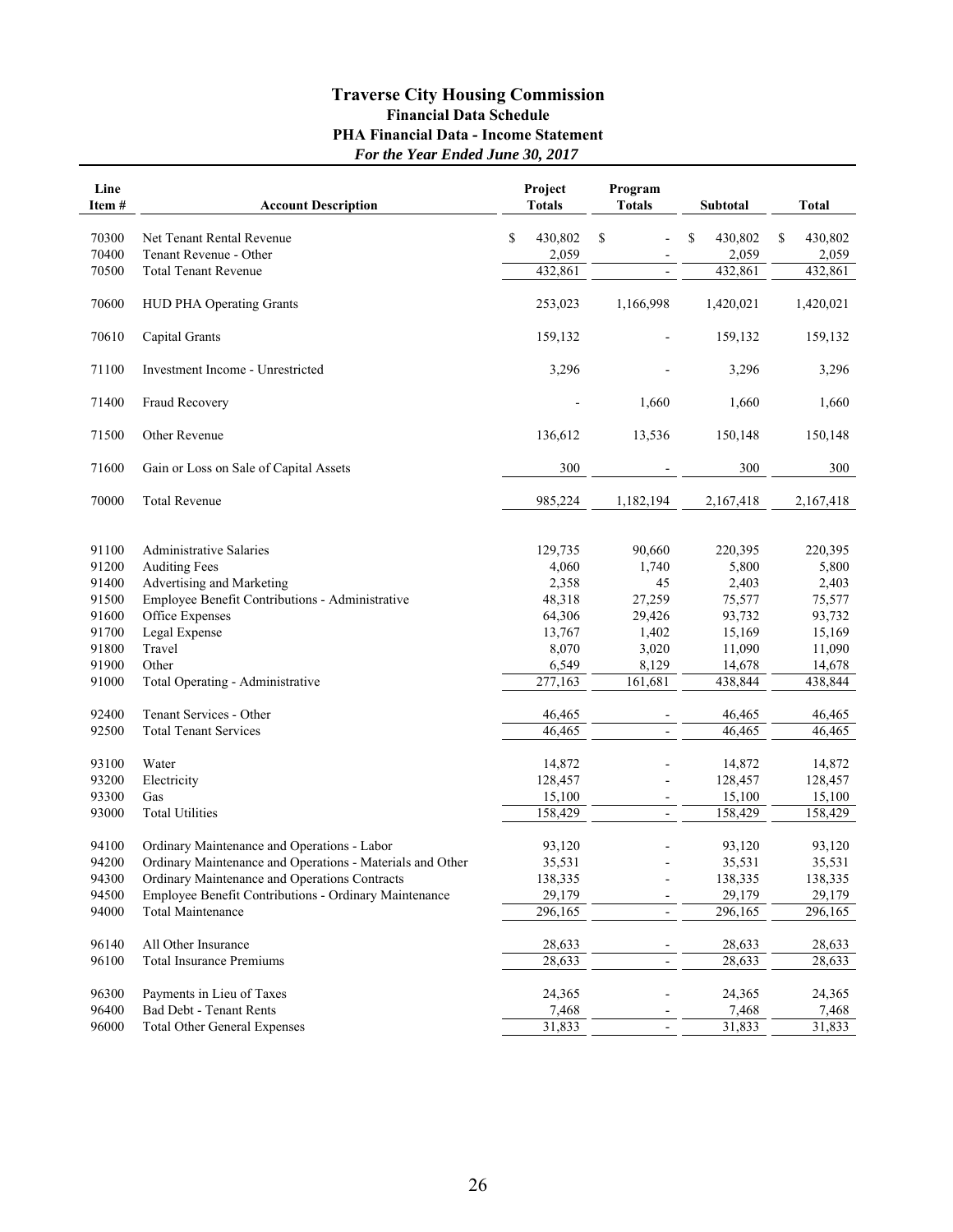#### **Traverse City Housing Commission Financial Data Schedule PHA Financial Data - Income Statement** *For the Year Ended June 30, 2017*

| Line<br>Item# | <b>Account Description</b>                                       | Project<br><b>Totals</b> | Program<br><b>Totals</b> | Subtotal    | <b>Total</b> |
|---------------|------------------------------------------------------------------|--------------------------|--------------------------|-------------|--------------|
| 96710         | Interest on Mortgage (or Bonds) Payable                          | \$<br>22,465             | \$                       | S<br>22,465 | \$<br>22,465 |
| 96720         | Interest on Notes Payable (Short and Long Term)                  | 9,515                    |                          | 9,515       | 9,515        |
| 96700         | Total Interest Expense and Amortization Cost                     | 31,980                   |                          | 31,980      | 31,980       |
| 96900         | <b>Total Operating Expenses</b>                                  | 870,668                  | 161,681                  | 1,032,349   | 1,032,349    |
| 97000         | Excess of Operating Revenue over Operating Expenses              | 114,556                  | 1,020,513                | 1,135,069   | 1,135,069    |
| 97100         | <b>Extraordinary Maintenance</b>                                 | 4,545                    |                          | 4,545       | 4,545        |
| 97300         | Housing Assistance Payments                                      |                          | 988,925                  | 988,925     | 988,925      |
| 97400         | Depreciation Expense                                             | 267,293                  | 625                      | 267,918     | 267,918      |
| 90000         | <b>Total Expenses</b>                                            | 1,142,506                | 1,151,231                | 2,293,737   | 2,293,737    |
| 10000         | Excess (Deficiency) of Total Revenue Over (Under) Total Expenses | (157, 282)               | 30,963                   | (126, 319)  | (126, 319)   |
| 11020         | Required Annual Debt Principal Payments                          | 56,574                   |                          | 56,574      | 56,574       |
| 11030         | <b>Beginning Equity</b>                                          | 2,313,170                | 144,002                  | 2,457,172   | 2,457,172    |
| 11170         | Administrative Fee Equity                                        |                          | 147,732                  | 147,732     | 147,732      |
| 11180         | Housing Assistance Payments Equity                               |                          | 27,233                   | 27,233      | 27,233       |
| 11190         | Unit Months Available                                            | 1,620                    | 2,064                    | 3,684       | 3,684        |
| 11210         | Number of Unit Months Leased                                     | 1,611                    | 1,966                    | 3,577       | 3,577        |
| 11270         | Excess Cash                                                      | 442,352                  |                          | 442,352     | 442,352      |
| 11620         | <b>Building Purchases</b>                                        | 97,201                   |                          | 97,201      | 97,201       |
| 13510         | <b>CFFP Debt Service Payments</b>                                | 52,554                   |                          | 52,554      | 52,554       |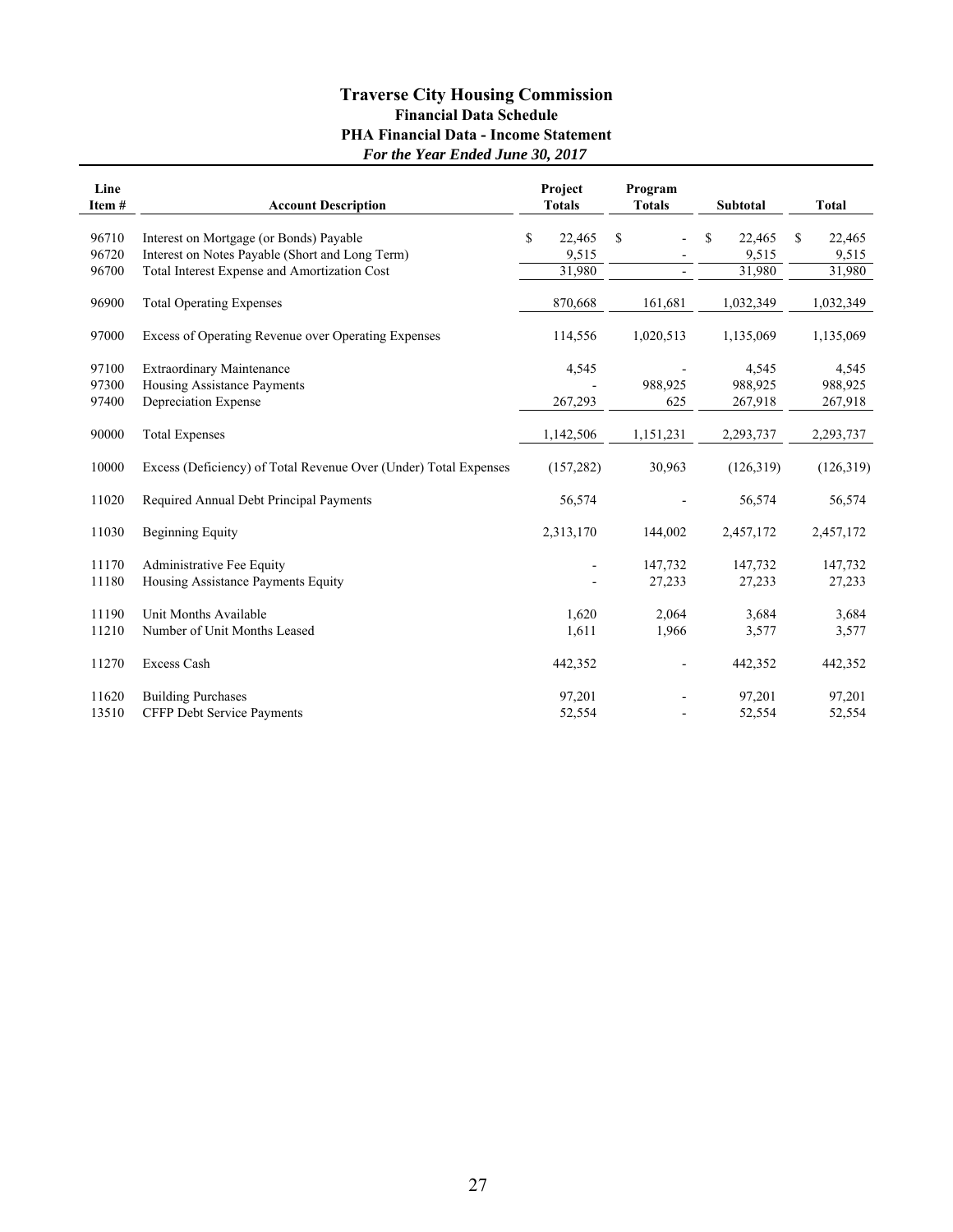

SMITH & KLACZKIEWICZ, PC Certified Public Accountants

Thomas J. Smith, CPA Robert R. Klaczkiewicz, CPA Robert R. Klaczkiewicz, CPA Robert R. Klaczkiewicz, CPA (989)<br>(989) 751-1167 (989) 751-3064 (989) 751-3064

A veteran owned business

### **INDEPENDENT AUDITOR'S REPORT ON INTERNAL CONTROL OVER FINANCIAL REPORTING AND ON COMPLIANCE AND OTHER MATTERS BASED ON AN AUDIT OF FINANCIAL STATEMENTS PERFORMED IN ACCORDANCE WITH** *GOVERNMENT AUDITING STANDARDS*

To the Board of Commissioners Traverse City Housing Commission Traverse City, MI

We have audited, in accordance with the auditing standards generally accepted in the United States of America and the standards applicable to financial audits contained in *Government Auditing Standards* issued by the Comptroller General of the United States, the financial statements of the business-type activities of the *Traverse City Housing Commission*, a component unit of the City of Traverse City, Michigan as of and for the year ended June 30, 2017, and the related notes to the financial statements, which collectively comprise the *Traverse City Housing Commission's* basic financial statements and have issued our report thereon dated November 30, 2017.

### **Internal Control over Financial Reporting**

In planning and performing our audit of the financial statements, we considered the *Traverse City Housing Commission's* internal control over financial reporting (internal control) to determine the audit procedures that are appropriate in the circumstances for the purpose of expressing our opinions on the financial statements, but not for the purpose of expressing an opinion on the effectiveness of the *Traverse City Housing Commission's* internal control. Accordingly, we do not express an opinion on the effectiveness of the *Traverse City Housing Commission's* internal control.

A *deficiency in internal control* exists when the design or operation of a control does not allow management or employees, in the normal course of performing their assigned functions, to prevent, or detect and correct, misstatements on a timely basis. A *material weakness* is a deficiency, or a combination of deficiencies, in internal control, such that there is a reasonable possibility that a material misstatement of the entity's financial statements will not be prevented, or detected and corrected on a timely basis. A *significant deficiency* is a deficiency, or a combination of deficiencies, in internal control that is less severe than a material weakness, yet important enough to merit attention by those charged with governance.

Our consideration of internal control was for the limited purpose described in the first paragraph of this section and was not designed to identify all deficiencies in internal control that might be material weaknesses or, significant deficiencies. Given these limitations, during our audit we did not identify any deficiencies in internal control that we consider to be material weaknesses. However, material weaknesses may exist that have not been identified.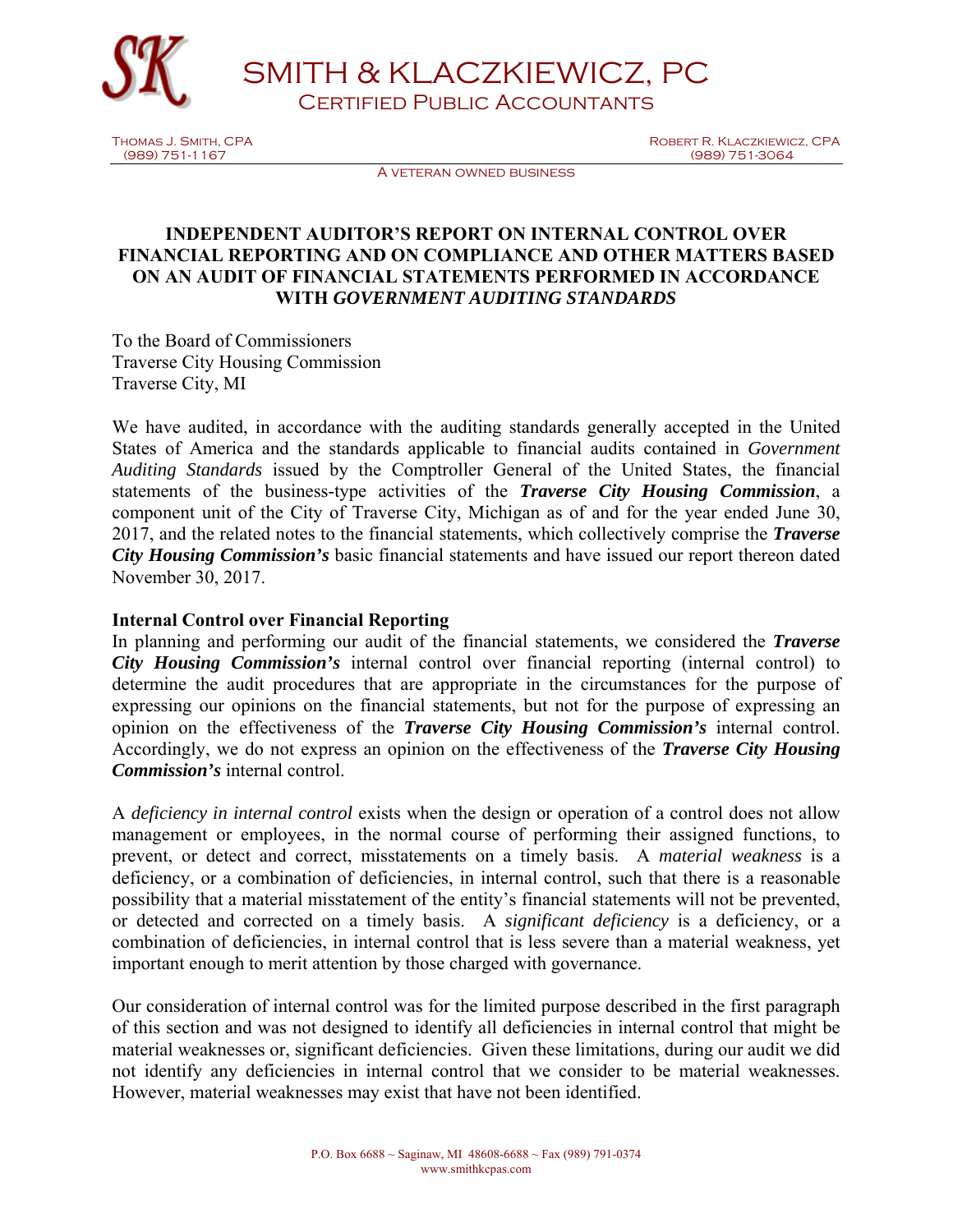#### **Compliance and Other Matters**

As part of obtaining reasonable assurance about whether the *Traverse City Housing Commission's* financial statements are free from material misstatement, we performed tests of its compliance with certain provisions of laws, regulations, contracts, and grant agreements, noncompliance with which could have a direct and material effect on the determination of financial statement amounts. However, providing an opinion on compliance with those provisions was not an objective of our audit, and accordingly, we do not express such an opinion. The results of our tests disclosed no instances of noncompliance or other matters that are required to be reported under *Government Auditing Standards*.

### **Purpose of this Report**

The purpose of this report is solely to describe the scope of our testing of internal control and compliance and the results of that testing, and not to provide an opinion on the effectiveness of the entity's internal control or on compliance. This report is an integral part of an audit performed in accordance with *Government Auditing Standards* in considering the entity's internal control and compliance. Accordingly, this communication is not suitable for any other purpose.

Smith + Klacyhiavicy PC

*Saginaw, Michigan* November 30, 2017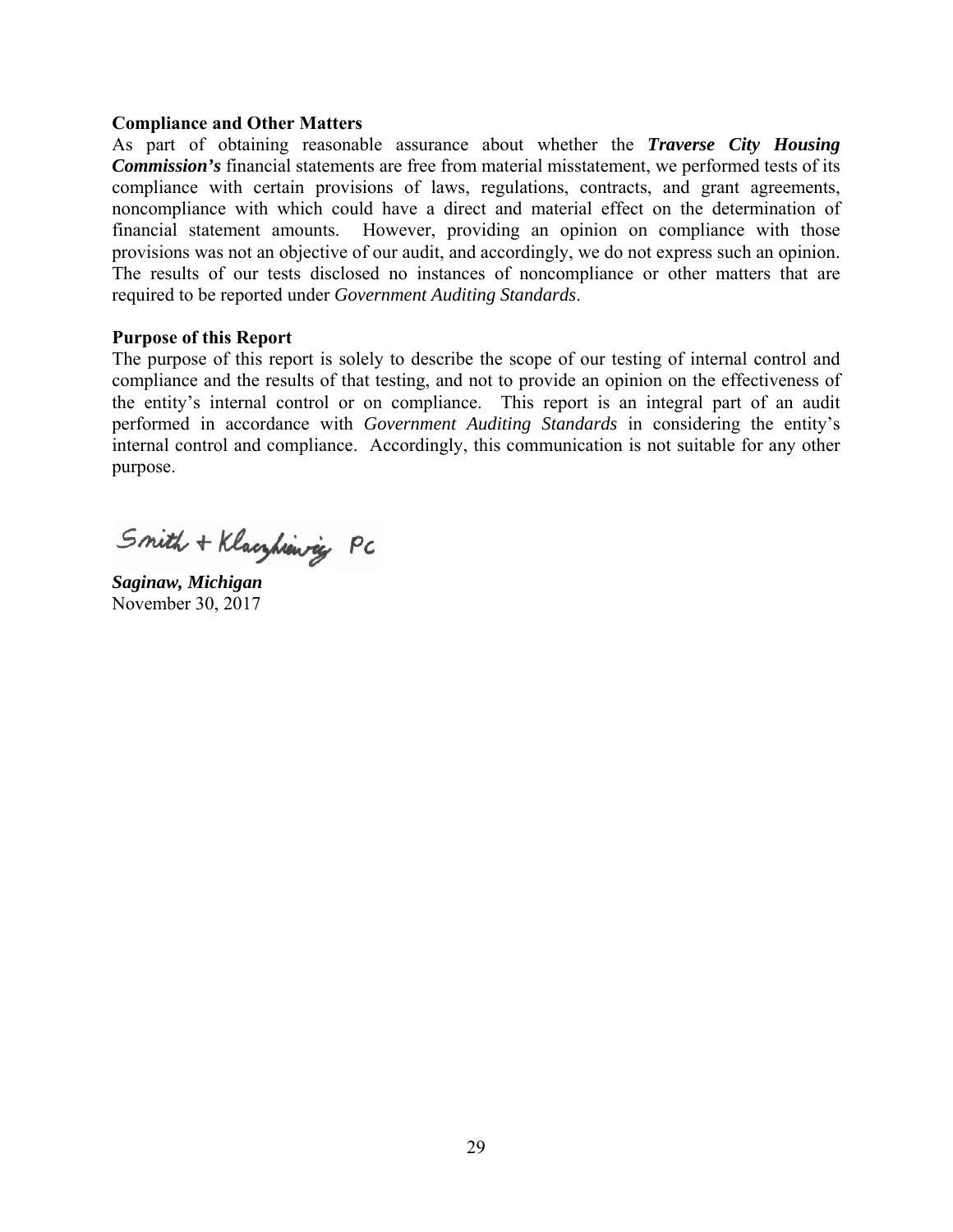

SMITH & KLACZKIEWICZ, PC Certified Public Accountants

Thomas J. Smith, CPA Robert R. Klaczkiewicz, CPA Robert R. Klaczkiewicz, CPA Robert R. Klaczkiewicz, CPA (989)<br>1989) 751-3064 (989) 751-3064 (989) 751-3064

A veteran owned business

### **INDEPENDENT AUDITOR'S REPORT ON COMPLIANCE FOR EACH MAJOR PROGRAM AND ON INTERNAL CONTROL OVER COMPLIANCE REQUIRED BY THE UNIFORM GUIDANCE**

To the Board of Commissioners Traverse City Housing Commission Traverse City, Michigan

### **Report on Compliance for Each Major Federal Program**

We have audited the *Traverse City Housing Commission's* compliance with the types of compliance requirements described in the *OMB Compliance Supplement* that could have a direct and material effect on each of the *Traverse City Housing Commission's* major federal programs for the year ended June 30, 2017. The *Traverse City Housing Commission's* major federal programs are identified in the summary of auditor's results section of the accompanying schedule of findings and questioned costs.

### *Management's Responsibility*

Management is responsible for compliance with federal statutes, regulations, and the terms and conditions of its federal awards applicable to its federal programs.

### *Auditor's Responsibility*

Our responsibility is to express an opinion on compliance for each of the *Traverse City Housing Commission's* major federal programs based on our audit of the types of compliance requirements referred to above. We conducted our audit of compliance in accordance with auditing standards generally accepted in the United States of America; the standards applicable to financial audits contained in *Government Auditing Standards*, issued by the Comptroller General of the United States; and the audit requirements of Title 2 U.S. *Code of Federal Regulations* Part 200, *Uniform Administrative Requirements, Cost Principles, and Audit Requirements for Federal Awards* (Uniform Guidance). Those standards and the Uniform Guidance require that we plan and perform the audit to obtain reasonable assurance about whether noncompliance with the types of compliance requirements referred to above that could have a direct and material effect on a major federal program occurred. An audit includes examining, on a test basis, evidence about the *Traverse City Housing Commission's* compliance with those requirements and performing such other procedures as we considered necessary in the circumstances.

We believe that our audit provides a reasonable basis for our opinion on compliance for each major federal program. However, our audit does not provide a legal determination of the *Traverse City Housing Commission's* compliance.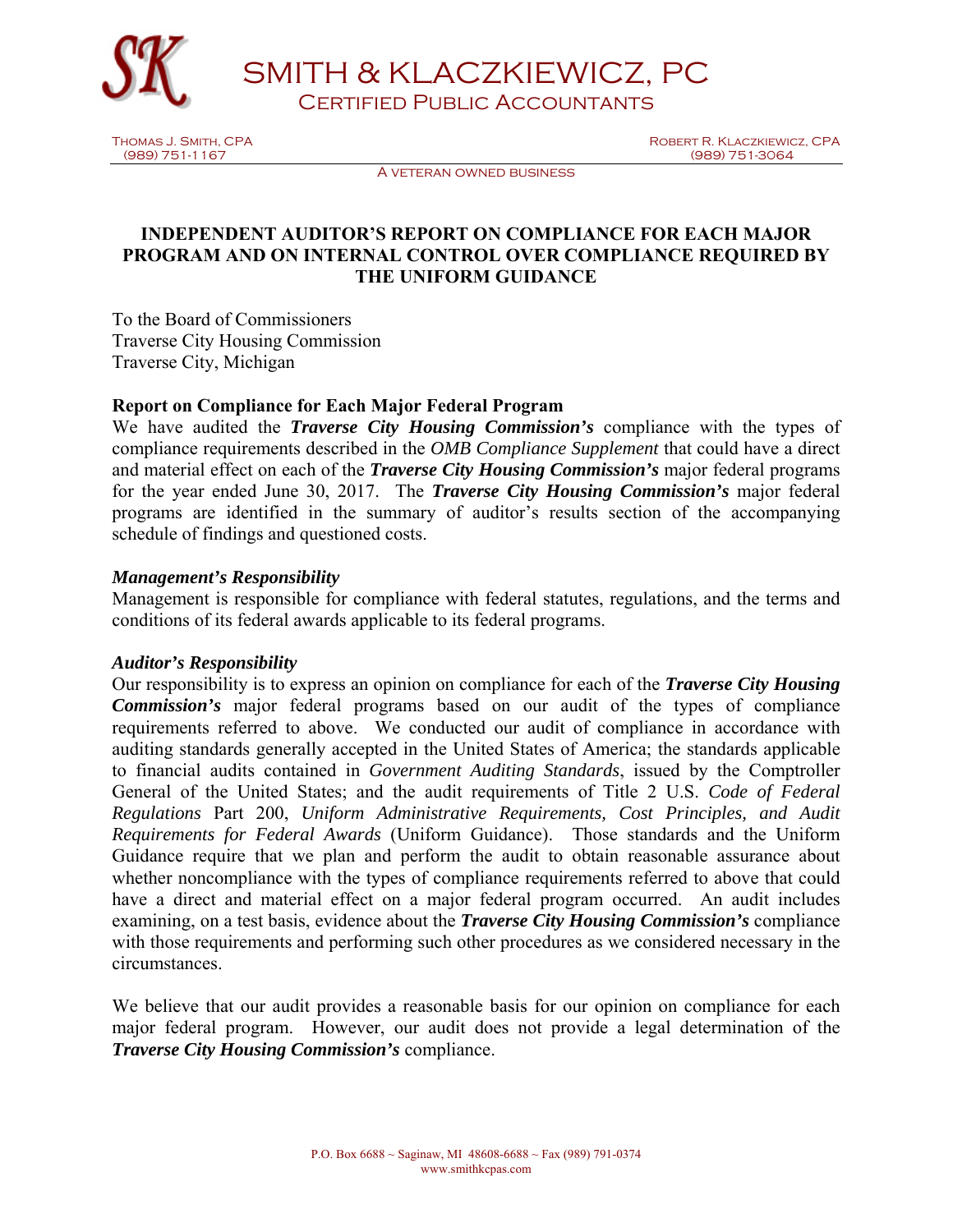### *Opinion on Each Major Federal Program*

In our opinion, the *Traverse City Housing Commission* complied, in all material respects, with the types of compliance requirements referred to above that could have a direct and material effect on each of its major federal programs for the year ended June 30, 2017.

#### **Report on Internal Control over Compliance**

Management of the *Traverse City Housing Commission* is responsible for establishing and maintaining effective internal control over compliance with the types of compliance requirements referred to above. In planning and performing our audit of compliance, we considered the *Traverse City Housing Commission's* internal control over compliance with the types of requirements that could have a direct and material effect on each major federal program to determine the auditing procedures that are appropriate in the circumstances for the purpose of expressing an opinion on compliance for each major federal program and to test and report on internal control over compliance in accordance with the Uniform Guidance, but not for the purpose of expressing an opinion on the effectiveness of internal control over compliance. Accordingly, we do not express an opinion on the effectiveness of the *Traverse City Housing Commission's* internal control over compliance.

A *deficiency in internal control over compliance* exists when the design or operation of a control over compliance does not allow management or employees, in the normal course of performing their assigned functions, to prevent, or detect and correct, noncompliance with a type of compliance requirement of a federal program on a timely basis. A *material weakness in internal control over compliance* is a deficiency, or combination of deficiencies, in internal control over compliance, such that there is a reasonable possibility that material noncompliance with a type of compliance requirement of a federal program will not be prevented, or detected and corrected, on a timely basis. A *significant deficiency in internal control over compliance* is a deficiency, or a combination of deficiencies, in internal control over compliance with a type of compliance requirement of a federal program that is less severe than a material weakness in internal control over compliance, yet important enough to merit attention by those charged with governance.

Our consideration of internal control over compliance was for the limited purpose described in the first paragraph of this section and was not designed to identify all deficiencies in internal control over compliance that might be material weaknesses or significant deficiencies. We did not identify any deficiencies in internal control over compliance that we consider to be material weaknesses. However, material weaknesses may exist that have not been identified.

The purpose of this report on internal control over compliance is solely to describe the scope of our testing of internal control over compliance and the results of that testing based on the requirements of the Uniform Guidance. Accordingly, this report is not suitable for any other purpose.

Smith + Klacyhiavieg PC

*Saginaw, Michigan*  November 30, 2017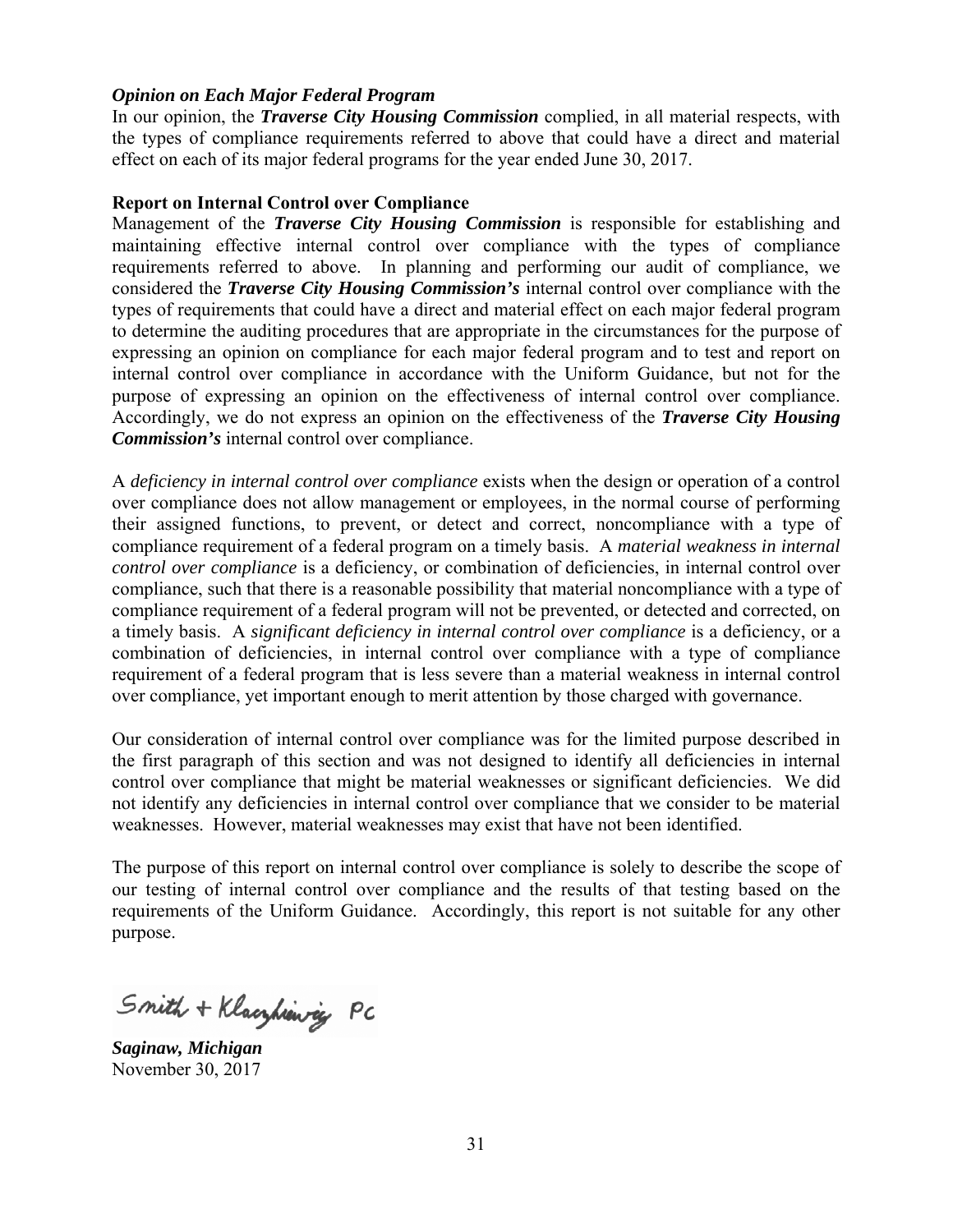### **Traverse City Housing Commission Schedule of Expenditures of Federal Awards** *For the Year Ended June 30, 2017*

| <b>Federal Agency / Pass Through</b><br><b>Agency / Program Title</b> | Federal<br><b>CFDA</b><br><b>Number</b> |    | Amount<br><b>Expended</b> |
|-----------------------------------------------------------------------|-----------------------------------------|----|---------------------------|
| Department of Housing and Urban Development                           |                                         |    |                           |
| Direct programs:                                                      |                                         |    |                           |
| Public and Indian Housing                                             | 14.850                                  | -S | 253,023                   |
| Section 8 Housing Choice Vouchers                                     | 14.871                                  |    | 1,083,639                 |
| Section 8 Housing Choice Vouchers - Family Self Sufficiency           | 14.871                                  |    | 66,967                    |
| Total Section 8 Housing Choice Vouchers                               |                                         |    | 1,150,606                 |
| Public Housing Capital Fund                                           | 14.872                                  |    | 159,132                   |
| Total Department of Housing and Urban Development                     |                                         |    | 1,562,761                 |
| <b>Reconciliation to Statement of Activities</b>                      |                                         |    |                           |
| Federal revenue reported on the Statement of Activities:              |                                         |    |                           |
| Program grants - subsidies                                            |                                         | S  | 1,420,021                 |
| Capital grants                                                        |                                         |    | 159,132                   |
| Change in equity                                                      |                                         |    | (16,392)                  |
| Total expenditures per Schedule of Expenditures of Federal Awards     |                                         |    | 1,562,761                 |
|                                                                       |                                         |    |                           |

See accompanying notes to schedule of expenditures of federal awards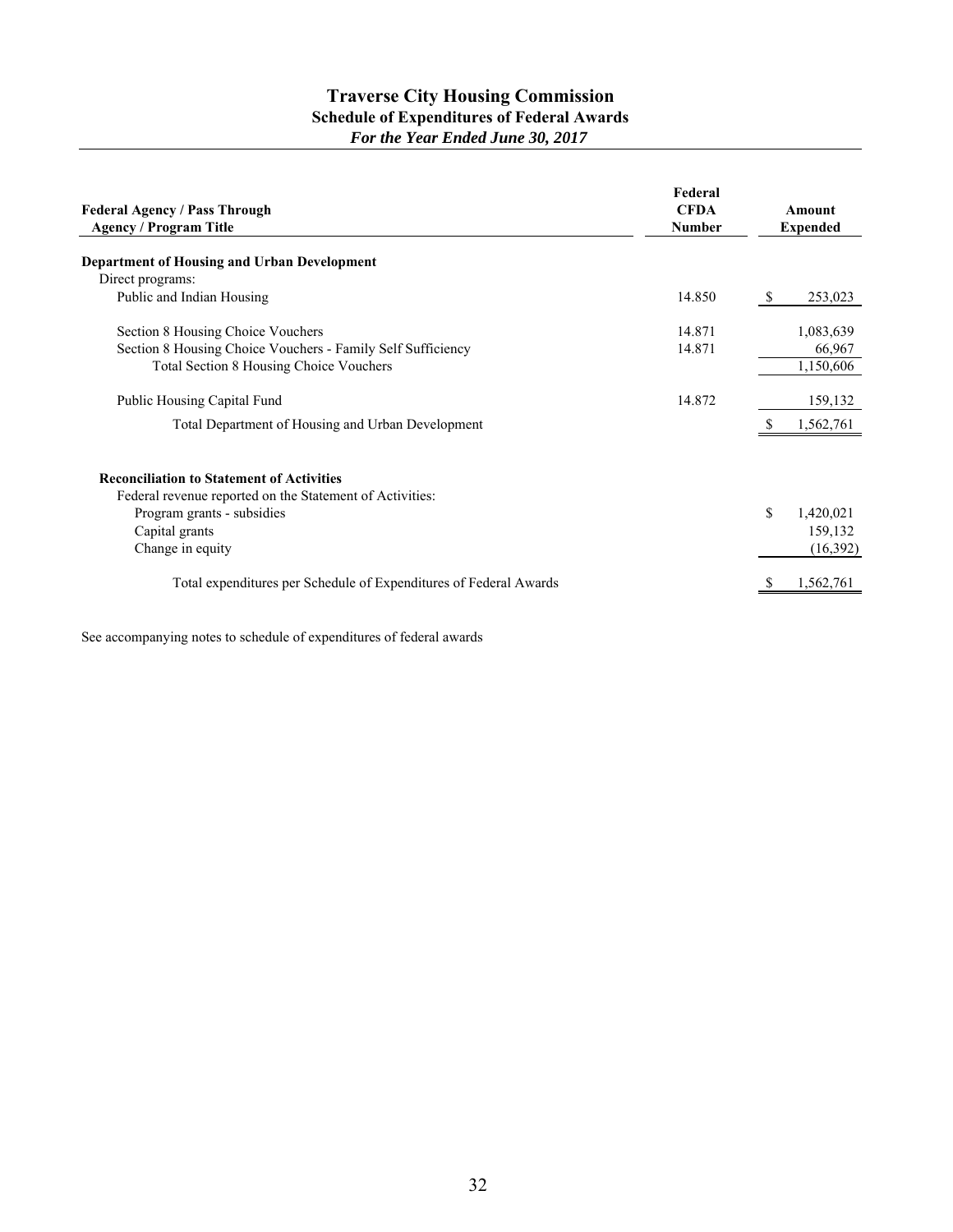#### *Note 1 - Basis of Presentation*

The accompanying Schedule of Expenditures of Federal Awards (the "Schedule") includes the federal award activity of the *Traverse City Housing Commission* under programs of the federal government for the year ended June 30, 2017. The information in this schedule is presented in accordance with the requirements of Title 2 *U.S. Code of Federal Regulations* Part 200, *Uniform Administrative Requirements, Cost Principles and Audit Requirements for Federal Awards* (Uniform Guidance). Because the schedule presents only a selected portion of the operations of the *Traverse City Housing Commission* , it is not intended to and does not present the financial position, changes in net position or cash flows of the *Traverse City Housing Commission* .

#### *Note 2 - Summary of Significant Accounting Policies*

Expenditures reported on the Schedule are reported on the accrual basis of accounting. Such expenditures are recognized following cost principles contained in Uniform Guidance, wherein certain types of expenditures are not allowable or are limited as to reimbursement.

#### *Note 3 - Subrecipients*

None of the federal expenditures presented in the Schedule were provided to subrecipients.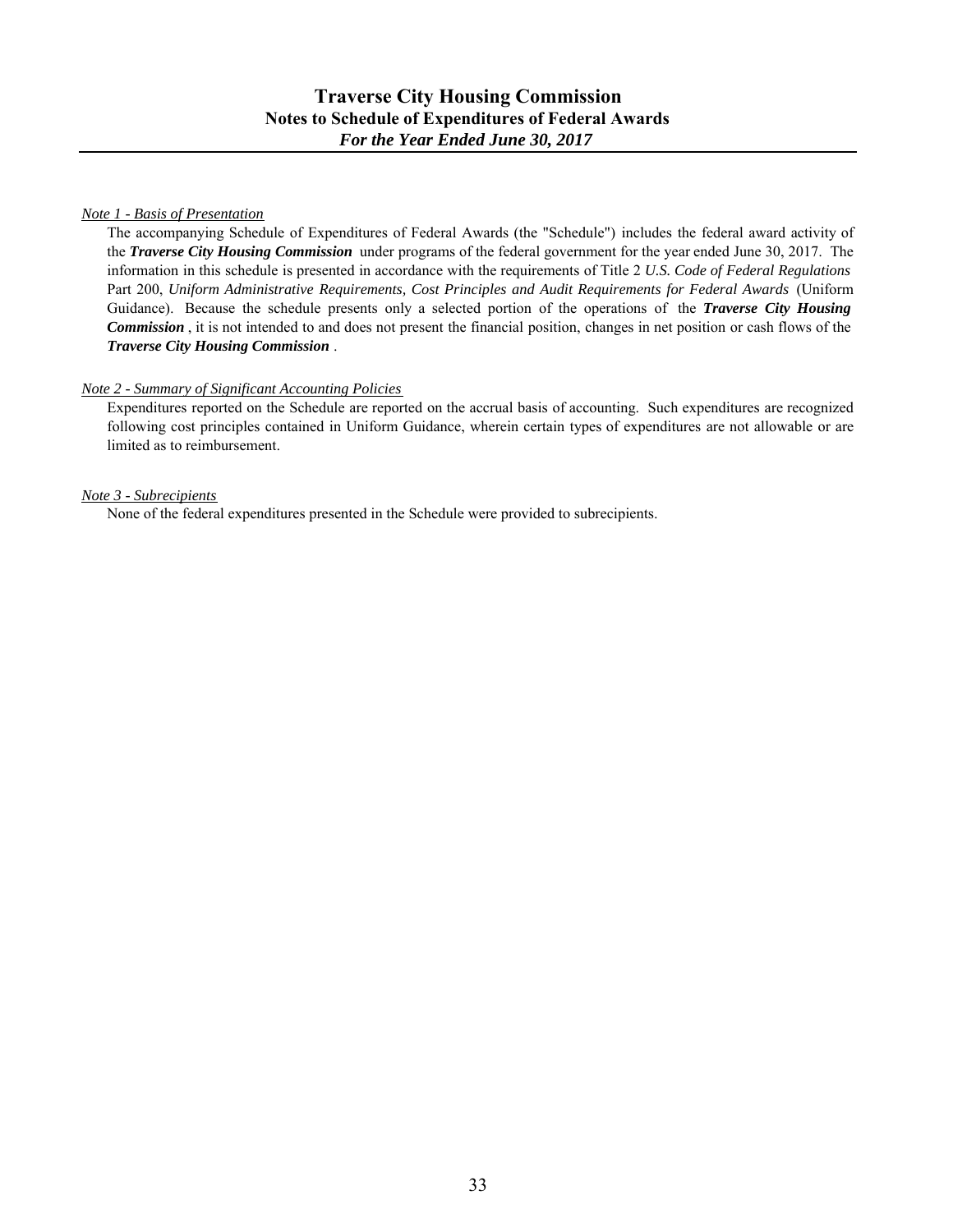### **Section I - Summary of Auditor's Results**

# **Financial Statements** Type of auditor's report issued: Unmodified Internal control over financial reporting • Material weakness(es) identified? Yes **X** No • Significant deficiency(ies) identified that are not considered to be material weaknesses? Yes X None reported Noncompliance material to financial statements noted? **Yes X** No **Federal Awards** Type of auditor's report issued on compliance for major program(s): Unmodified Internal control over major program(s) • Material weakness(es) identified? Yes **X** No • Significant deficiency(ies) identified that are not considered to be material weaknesses? Yes X None reported Any audit findings disclosed that are required to be reported in accordance with 2 CFR Section 200.516.(a)? Yes **X** No **Identification of major program(s):**

| CFDA Number                                                              | Name of Federal Program(s) or Cluster(s) |  |         |  |  |
|--------------------------------------------------------------------------|------------------------------------------|--|---------|--|--|
| 14.871                                                                   | Section 8 Housing Choice Vouchers        |  |         |  |  |
| Dollar threshold used to distinguish between type A and type B programs: |                                          |  | 750,000 |  |  |

Auditee qualify as a low-risk auditee? **X** Yes No